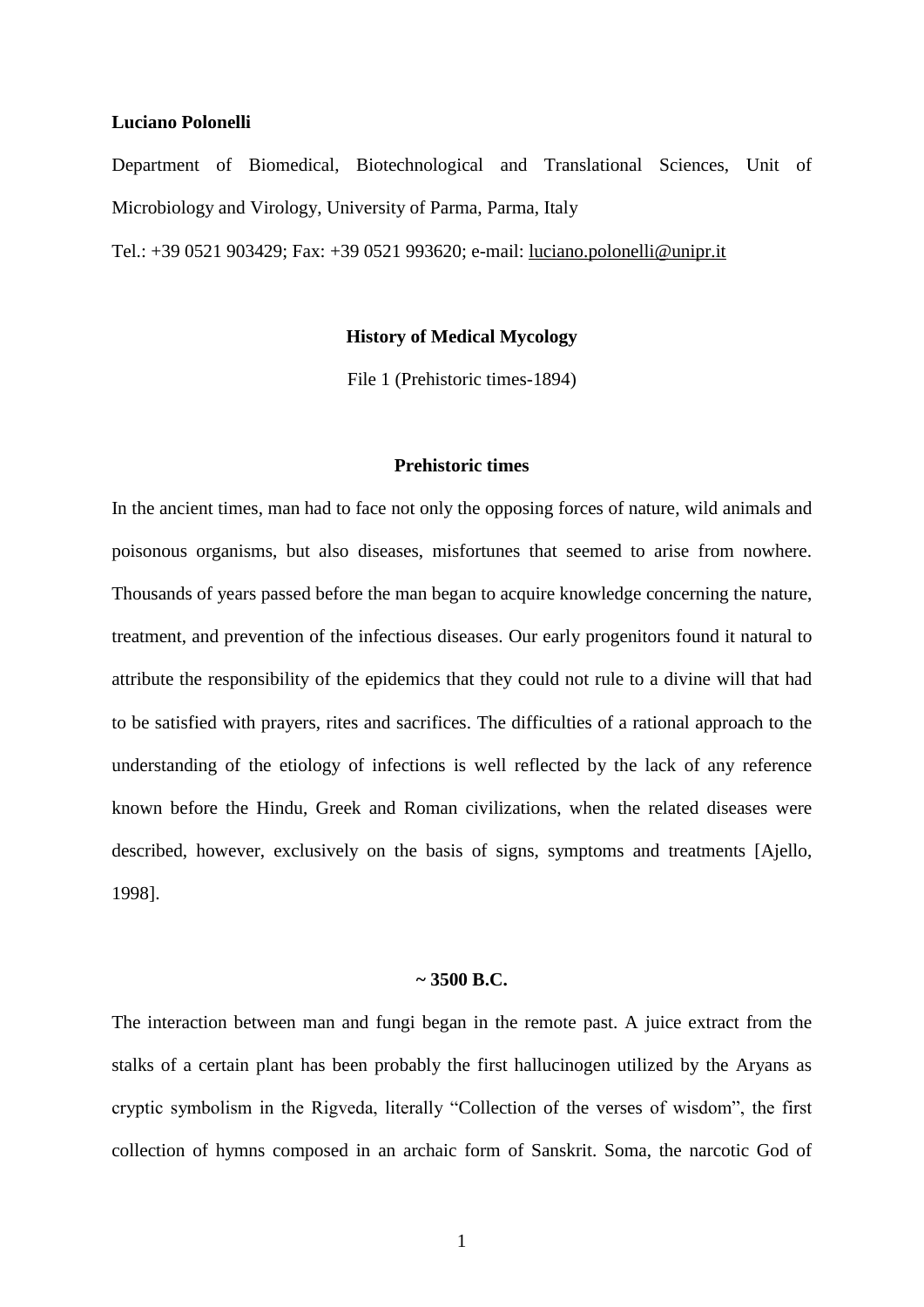olden India, is supposed to have originated from the Aryans, invaders of India, 3500 years ago, from the north (now Afghanistan), who brought their cult of Soma into the Indus Valley. In both Vedic and [Zoroastrian](http://en.wikipedia.org/wiki/Zoroastrian) tradition, the name of the drink and the plant are the same, and also personified as a divinity, the three forming a religious or mythological unity. There has been much speculation concerning what is most likely to have been the [identity of the](http://en.wikipedia.org/wiki/Botanical_identity_of_Soma-Haoma)  [original plant.](http://en.wikipedia.org/wiki/Botanical_identity_of_Soma-Haoma) Although there is no solid consensus on the question, detailed interdisciplinary studies suggested that Soma was a mushroom and, specifically, *Amanita muscaria* [Ainsworth, 1976].

### **2000 - 1000 B.C.**

The earliest description of a fungal infection is reported in the fourth collection (Samhita) of the sacred scriptures of Hinduism (Atharva Veda). It is attributable to mycetoma of the foot, which was differentiated by filarial elephantiasis and metamorphically defined as "padavalmika" that means "Madura foot" (foot-ant-hill). The term "mycetoma" was introduced (1861) by the anatomist, surgeon, and anatomical artist Henry Vandyke Carter (1831-1897), born in Hull, Yorkshire, U.K. [Ainsworth, 1976; Carter, 1861].

## **~ 400 B.C.**

Hippocrates of Cos (460-370 B.C.), the greek physician recognized as the "father of Medicine" and credited with being the first person to believe that diseases were caused naturally and not as a result of superstition or Gods, described in his writings "Of the Epidemics" as "mouths affected with aphthous ulcerations" the currently recognized oral candidiasis in the form of "thrush" [Ainsworth, 1976; Leff and Leff, 1956].

# **~ 300 B.C.**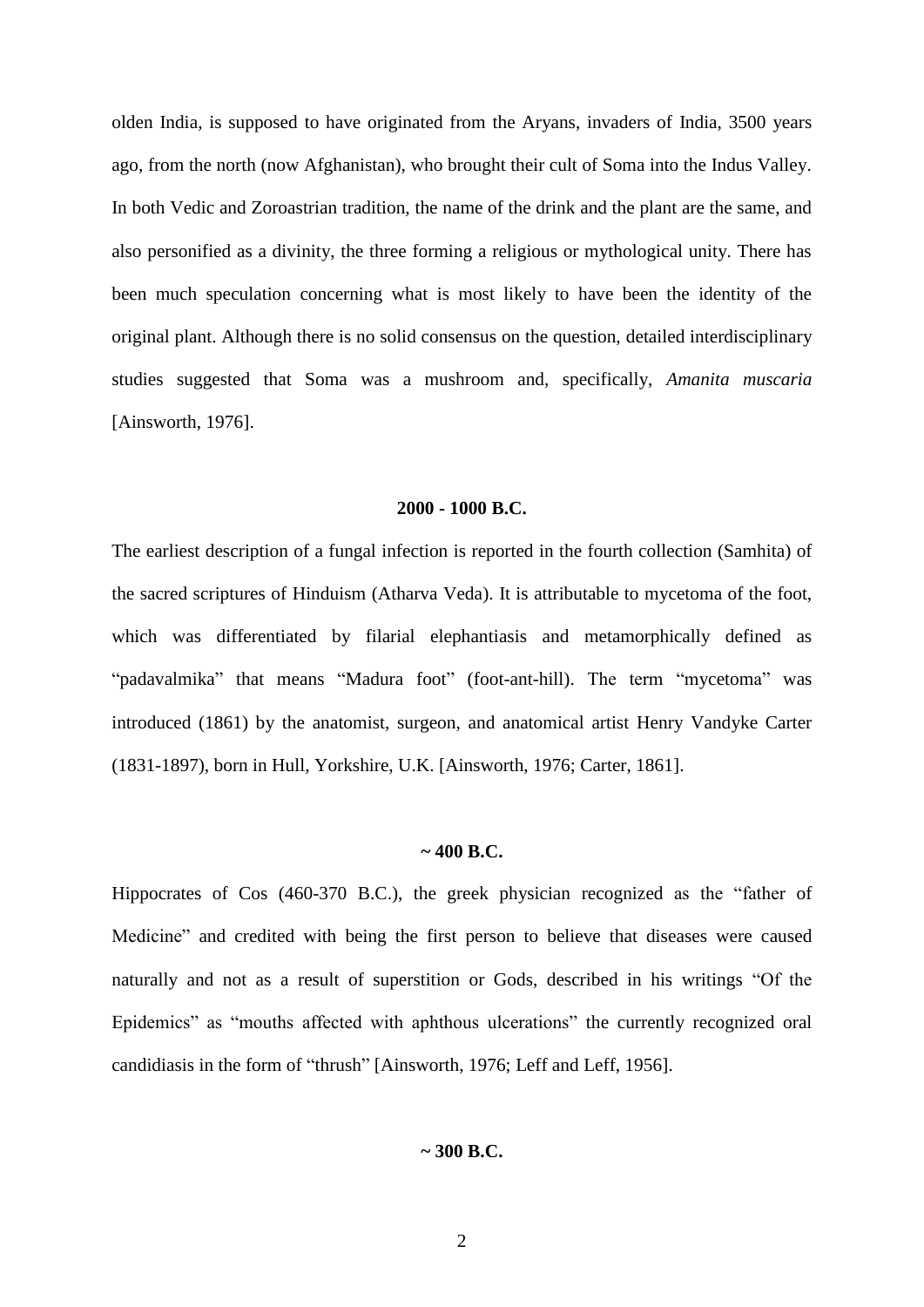The Greek Theophrastus (371-287 B.C.), a native of Eresos, in the island of Lesbos, and disciple of Aristotle, is considered the "father of Botany" and the first to report definitions about fungi, regarded as "imperfect plants, lacking roots, leaves, flowers and fruits". He described four types of fungi: underground (*Tuberacee*), soil-borne and stem cap (mykés), sessile in the hollow form (Pezize), and round-shaped fungi (*Licoperdacee*) [Encyclopædia Britannica, 1911].

### **~ 14 B.C.**

Aulus Cornelius Celsus (ca 25 B.C.-ca 50 A.C.), a Roman encyclopaedist, is remembered for the eight books of "*De Medicina*" (On Medicine), primary source on [diet,](http://en.wikipedia.org/wiki/Diet_(nutrition)) [pharmacy,](http://en.wikipedia.org/wiki/Pharmacy) [surgery](http://en.wikipedia.org/wiki/Surgery) and related fields. These volumes have been discovered by Pope Nicholas V (1397-1455), founder of the Vatican Library, who promoted the literature and the arts during his pontificate (1447-1455). Books V and VI of the Encyclopaedia of Celsus were published in Florence, Italy (1478), and report the description of the disease "*Tinea favosa*", the reason why the modern dermatologists call this inflammatory form of *Tinea capitis* "*Kerion Celsi*" [Ainsworth, 1976; Ajello, 1998].

#### **1546**

The physician, astronomer and poet Girolamo Fracastoro (1478-1553), born of an ancient family in [Verona,](http://en.wikipedia.org/wiki/Verona) Italy, and educated in [Padua,](http://en.wikipedia.org/wiki/Padua) Italy, where at 19 he was appointed [Professor](http://en.wikipedia.org/wiki/Professor) at the [University,](http://en.wikipedia.org/wiki/University_of_Padua) is now recognized as the father of the "germ theory of infectious diseases". Following extensive studies on the prevalence of plague that was regularly spreading in Europe, he theorized that pandemics were originated by the transmission of tiny particles or "spores" through direct, indirect or without contact with humans or fomites, even over long distances (1546). Fracastoro is also the author (1530) of the poem "*Syphilis, sive Morbus*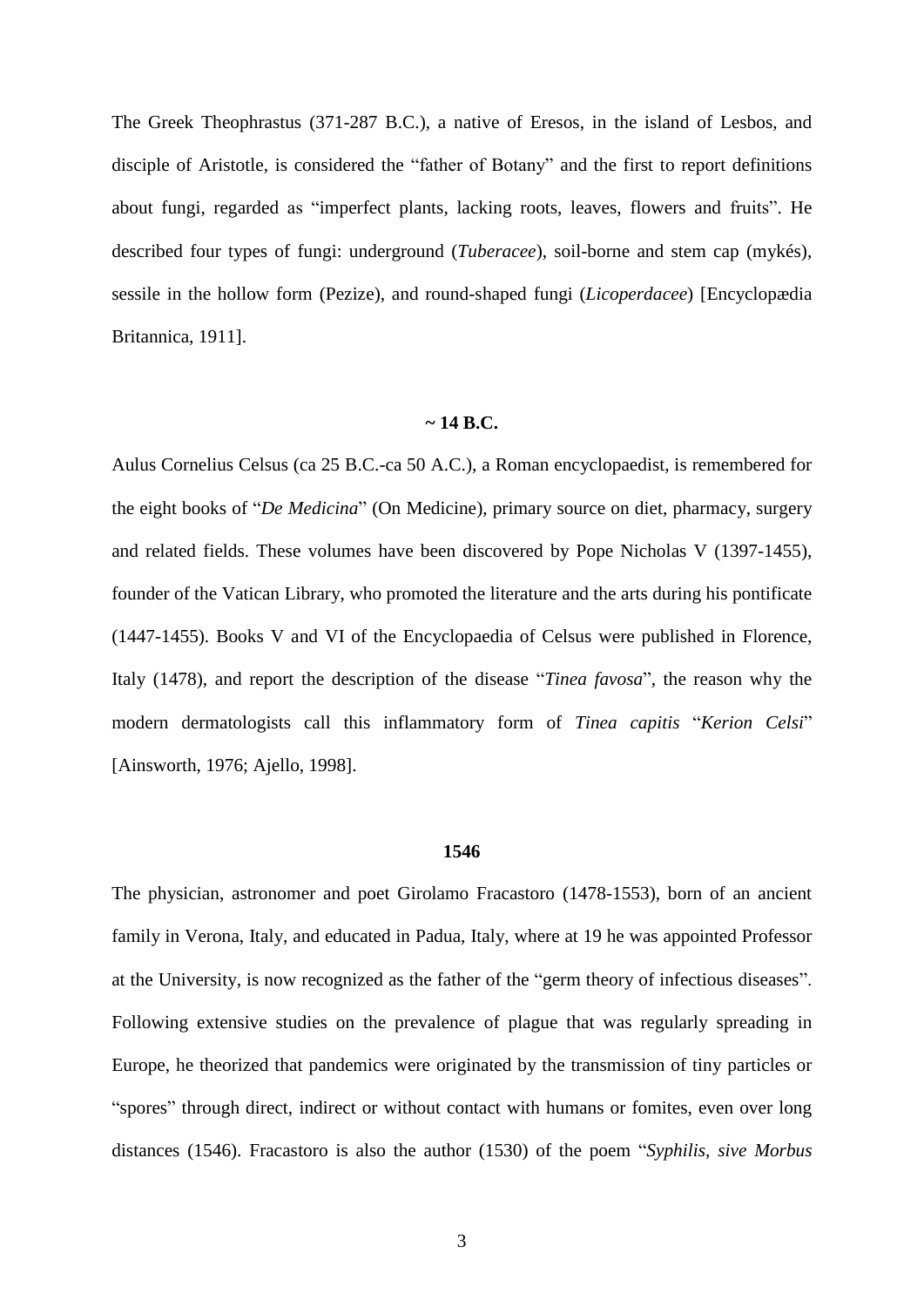*Gallicus*" (Syphilis, or the French Disease) composed in his villa in Incaffi, on the shoreline of Lake Garda, divided between the provinces of [Verona,](http://en.wikipedia.org/wiki/Province_of_Verona) [Brescia](http://en.wikipedia.org/wiki/Province_of_Brescia) and Trento, Italy. The name of the hero of the poem, the shepherd *Syphilus*, is the reason why the term syphilis has been adopted for the chronic venereal disease caused by *Treponema pallidum* [Ajello, 1998; Nordenskiöld, 1928; The New Columbia Encyclopedia 1975].

#### **1588**

The merit of having published the first description of fungal spores can be attributed to Giambattista Della Porta (1538-1615), mathematician, naturalist, alchemist, philosopher and playwright, born in Vico Equense, Naples, Italy, who published "*Phytognomonica*" (1588), in which he listed plants according to geographical location and described the "seeds" of a wide variety of fungi. Della Porta, however, made no experiments to demonstrate that the fungal spores germinate, giving rise to colonies of the parental strains. His remark, therefore, did not contradict the ancient and widespread belief that all fungi and many other organisms could arise spontaneously and were not simply the product of the degradation of organic matter [Ainsworth, 1976; Ajello, 1998; Della Porta, 1588].

#### **1648**

The Flemish chemist, physiologist, and physician Jan Baptist van Helmont (1579-1644), born in Brussels, Belgium, is remembered not only for his experiment of five years on a tree, and the introduction of the term "gas" in the scientific vocabulary, but even for his persisting ideas on spontaneous generation of life. His works were collected by his son Franciscus Mercurius van Helmont and published posthumously by Lodewijk Elzevir in Amsterdam, The Netherlands, under the title "*Ortus medicinae*" (The dawn of medicine) (1648). The misleading theory of spontaneous generation of organisms is already found in the "*Historia*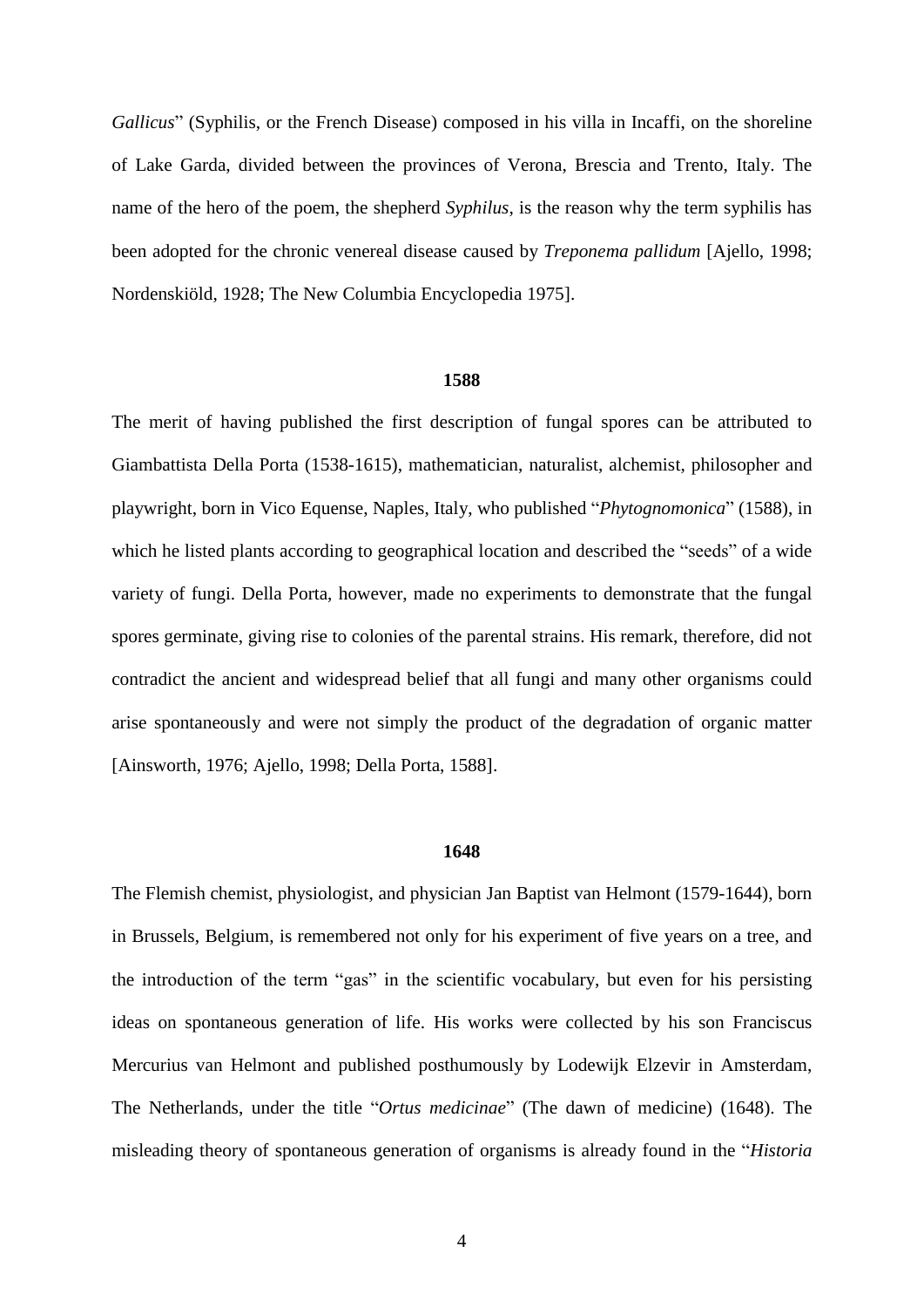*Animalium*" (History of Animals) written by the Greek philosopher and polymath Aristotle (384 B.C.-322 B.C.), born in [Stageira,](http://en.wikipedia.org/wiki/Stageira) [Chalcidice,](http://en.wikipedia.org/wiki/Chalcidice) student of [Plato,](http://en.wikipedia.org/wiki/Plato) in turn a student of Socrates, and teacher of [Alexander the Great.](http://en.wikipedia.org/wiki/Alexander_the_Great) His writings covered many subjects, including [physics,](http://en.wikipedia.org/wiki/Physics_(Aristotle)) [poetry,](http://en.wikipedia.org/wiki/Poetics_(Aristotle)) [theater,](http://en.wikipedia.org/wiki/Theater) [music,](http://en.wikipedia.org/wiki/Music) [logic,](http://en.wikipedia.org/wiki/Logic) [rhetoric,](http://en.wikipedia.org/wiki/Rhetoric) [politics,](http://en.wikipedia.org/wiki/Politics) [ethics,](http://en.wikipedia.org/wiki/Ethics) [biology](http://en.wikipedia.org/wiki/Biology) and [zoology.](http://en.wikipedia.org/wiki/Zoology) Aristotle assumed that many animals were generated *de novo* in the decomposing material and not from parental organisms. This theory has resisted even the experimental evidence of Pietro Antonio Micheli (1729) on the germination of fungal spores and the consequent development of corresponding colonies. Aristotle's concept was so ingrained to believe that the mice could arise from piles of dirty rags or bran [Ainsworth, 1976; Ajello, 1998; van Helmont, 1648].

# **1665**

The first observation and representation of microorganisms, including fungi, is due to Robert Hooke (1635-1703), born in Freshwater, U.K., astronomer, inventor and physicist, who described microorganisms in his "*Micrographia*" (1665). Anthonie Philips van Leeuwenhoek (1632-1723), from Delft, The Netherlands, a cloth merchant and amateur scientist, is known for his work on the improvement of the [microscope](http://en.wikipedia.org/wiki/Microscope) and is considered the "father of Microbiology", because he was the first to describe single-celled organisms, which he originally referred to as "*animalcules*", in his letters (1673) to the journal Philosophical Transactions of the Royal Society of London, U.K., founded in 1660, possibly the oldest such society in existence. Marcello Malpighi (1628-1694), born in Crevalcore, Bologna, Italy, Professor of Anatomy at the University of Bologna, Italy (1666-1691), published his "*Marcelli Malpighii Philosophi & Medici Bononiensis e Regia Societate Opera Omnia*" (Complete work of Marcellus Malpighi philosopher and physician from the Royal Society of Bologna) in 1686. These first observed the sporangia and mycelium of species of *Mucor*, *Saccharomyces cerevisiae* cells in the beer, the teliospores of *Phragmidium mucronatum*,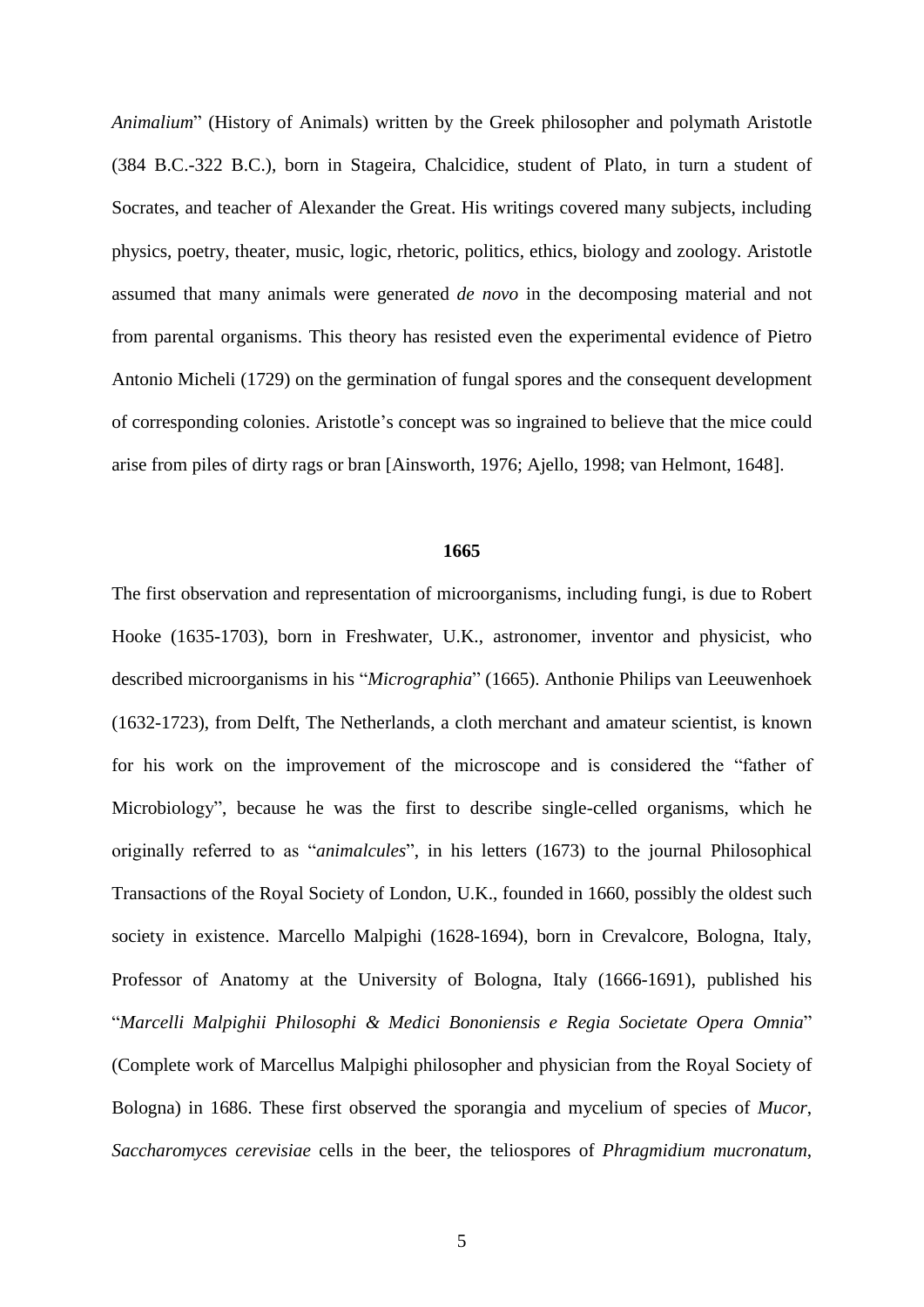cause of the "rust of roses" and many other fungi, including the zygomycete *Rhizopus stolonifer* [Ainsworth, 1976; Ajello, 1998; Hooke, 1665; Malpighi, 1686].

# **1668**

The experiments of the physician, naturalist and poet Francesco Redi (1626-1697), born in Arezzo, Italy, and those in Pavia, Italy, of the naturalist Lazzaro Spallanzani (1729-1799), born in Scandiano, Reggio Emilia, Italy, were crucial to demolish the pernicious aristotelian theory of "spontaneous generation of life" that received the coupe of grace by the studies of Louis Pasteur (1860). Redi, in his ["Esperienze Intorno alla Generazione degl'Insetti"](http://it.wikisource.org/wiki/Esperienze_intorno_alla_generazione_degl%27insetti) (Experiences about the generation of insects) (1668), demonstrated experimentally that larvae could develop in the rotting flesh from eggs deposited by flies and not by spontaneous generation. Protecting the meat with a layer of gauze, the larvae were not produced in spite of the decay process to be realized. Spallanzani, through rigorous controlled experiments, showed that moulds could not grow on organic matter if there were no fungal spores. In his "Opuscoli di fisica animale e vegetabile" (Brochures of plant and animal physics) (1776), he showed, moreover, that airborne spores of fungi were originating moulds that grew on experimental substrates. For these reasons, Spallanzani was considered by Raffaele Ciferri as the "founder of modern biology". Pasteur, in his classic studies on fermentation, showed that microorganisms were not the product of chemical changes, but living entities that were generated by multiplication of organisms already in existence [Ainsworth, 1976; Ajello, 1998; Spallanzani, 1776].

## **1686**

Many infectious diseases, shown centuries later to be mycoses, have been described or portrayed in works of art. Among these, what the English buccaneer and navigator Sir

6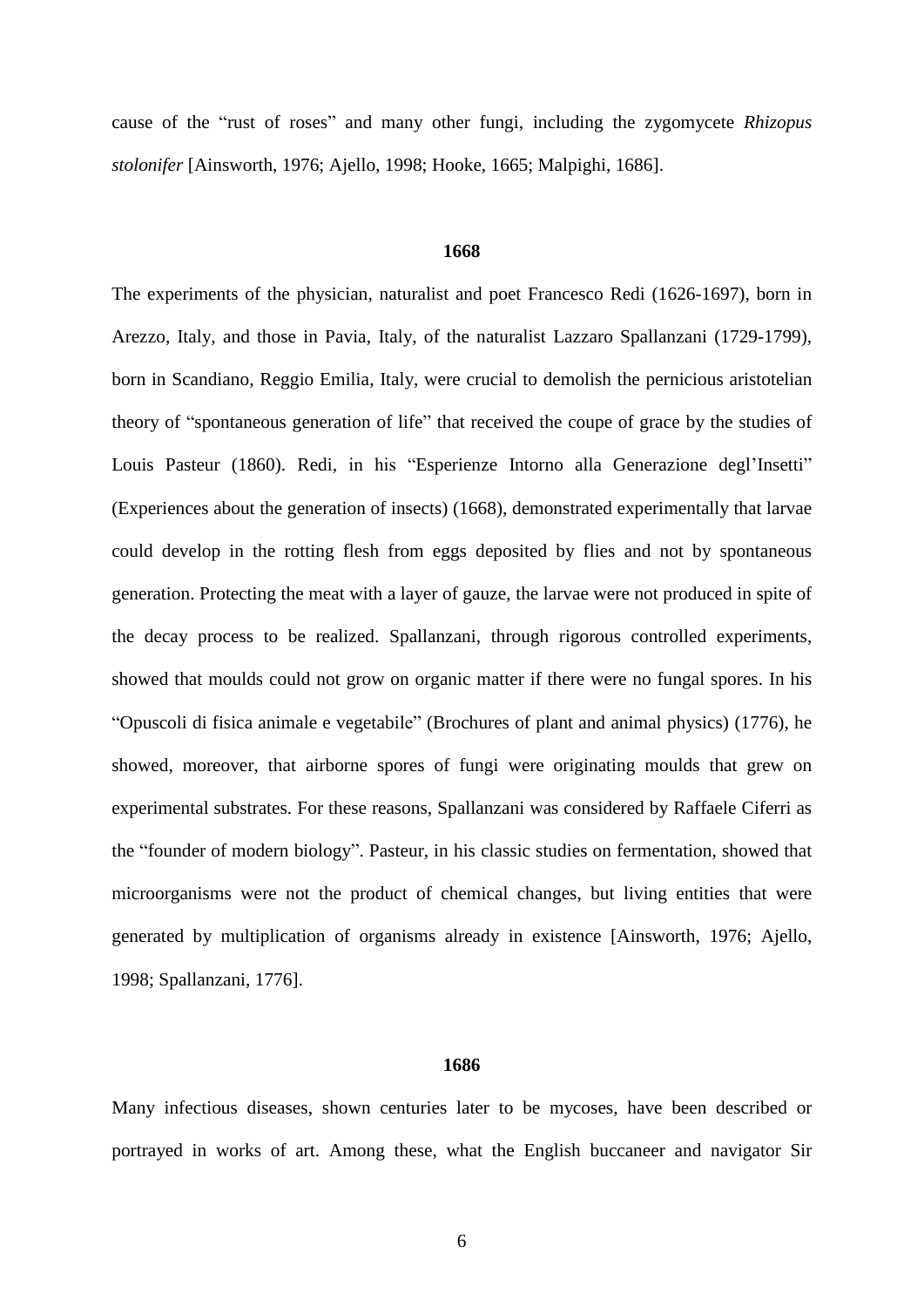William Dampier (1651-1715) called, after a visit to Philippines (1686), "a short of Leprosie, the same we observed in Guam" that became known as "Tokelau disease", and was lately described by the Medical Officer to the Imperial Maritime Customs at Amoy, China, the Scottish physician Sir Patrick Manson (1844-1922). Manson, born in [Oldmeldrum,](http://en.wikipedia.org/wiki/Oldmeldrum) [Aberdeenshire,](http://en.wikipedia.org/wiki/Aberdeenshire) Scotland, who obtained the Bachelor of [Medicine](http://en.wikipedia.org/wiki/Medicine) (1865), the Master of [Surgery](http://en.wikipedia.org/wiki/Surgery) (1866) and the Medical Doctorate and Doctor of [Law](http://en.wikipedia.org/wiki/Law) (1866) at the [University of](http://en.wikipedia.org/wiki/University_of_Aberdeen)  [Aberdeen,](http://en.wikipedia.org/wiki/University_of_Aberdeen) Scotland, is considered the "founder of the [Tropical Medicine](http://en.wikipedia.org/wiki/Tropical_medicine) field". He observed the presence of mycelium in the skin fragments and succeeded in reproducing experimentally the infection in one of his Chineese assistants, thus demonstrating the fungal etiology of the disease that he called "*Tinea imbricata*", because of the concentric pattern in the infected skin (1878). The [entomologist](http://en.wikipedia.org/wiki/Entomologist) Raphael Blanchard (1857-1919), born in St. [Christoph,](http://en.wikipedia.org/wiki/Saint-Christophe-sur-le-Nais) [Indre et](http://en.wikipedia.org/wiki/Indre_et_Loire)  [Loire,](http://en.wikipedia.org/wiki/Indre_et_Loire) France, identified (1896) the etiologic agent and named it *Trychophyton concentricum* (Blanchard, 1896). The renowned Spanish painter Bartolomè Esteban Murrillo (1618-1682) painted, in the Hermandad de la Santa Caida, in Seville, Spain, St Elizabeth of Hungary curing the head of a child apparently suffering from *favus* (1671-1674). A. C. Mayer from Bern, Switzerland, illustrated what looks likely aspergillosis in the lung of a European jay (*Garrulus glandarius*) (1815) [Ainsworth, 1976; Ajello, 1998; Manson, 1878; Mayer and Emmert, 1815].

### **1729**

The Italian botanist and mycologist Pietro Antonio Micheli (1679-1737), born in Florence, Professor at Pisa, Italy, Prefect of the Botanical Garden of Florence, Italy, and founder of the Italian Botanical Society (1716), was the first to show that the fungi produce spores giving rise by germination to colonies of the species which had produced them. The results of his basic observations have been published and discussed in the monumental "*Nova Plantarum*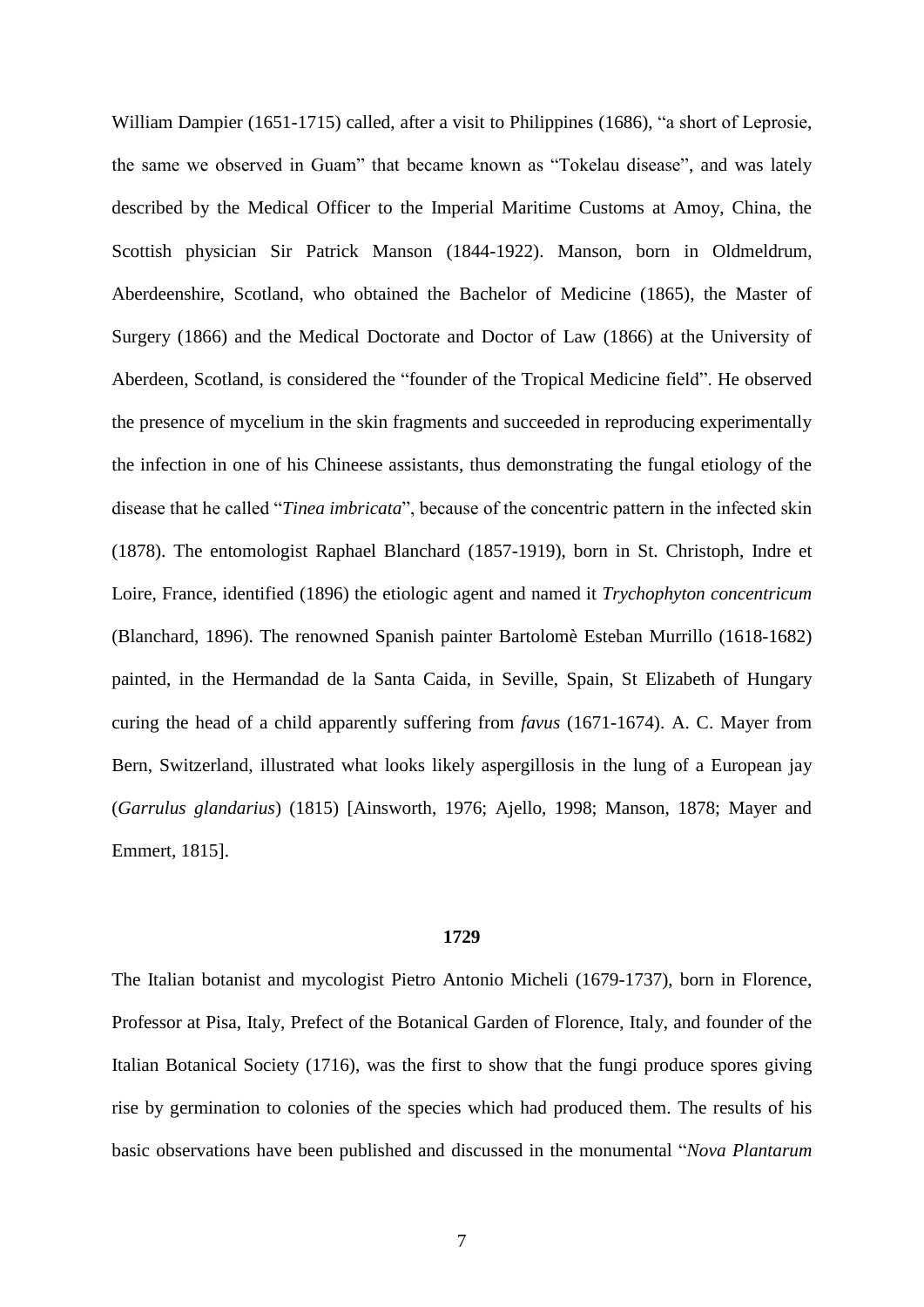*Genera*" (New genera of plants) (1729). In this work, fundamental for the botany and mycology, he described nearly 900 different fungi, including species of *Aspergillus*, *Botritys*, *Clathrus*, *Geaster*, *Mucor* and *Polyporus* and the rust genus *Puccinia* of the *Uredinales*, so named in honor of Tommaso Puccini, a Professor of Anatomy in Florence, Italy. Micheli described for the first time the production of tetrads of spores in basidia and asci and ascospores in mushrooms and truffles [Ainsworth, 1976; Ajello, 1998; Lazzari, 1973; Micheli, 1729].

Giacomo Lazzari, author of "Storia della Micologia Italiana" (History of Italian Mycology) (1973), and the pharmaceutical chemist, botanist, plant pathologist and mycologist Geoffrey Clough Ainsworth (1905-1998), born in Birmingham, U.K., author of "Introduction to the History of Mycology" (1976), rightly regarded Pietro Antonio Micheli as the "father of Mycology" with its date of birth set in 1729. Ainsworth's assumption was that "if, however, a date must be set for the birth of Mycology, it is 1729, the year of publication in Florence of Pietro Antonio Micheli's *Nova Plantarum Genera*, a germinal work much in advantage of its time" [Ainsworth, 1976; Ajello, 1998; Lazzari, 1973].

## **1735**

The [botanist,](http://en.wikipedia.org/wiki/Botanist) physician and [zoologist,](http://en.wikipedia.org/wiki/Zoologist) Carl Nilsson Linnaeus (1707-1778), born in the countryside of [Småland,](http://en.wikipedia.org/wiki/Sm%C3%A5land) in southern Sweden, Professor of Botany at the Uppsala University, Sweden, author of "*Systema naturae*" (System of nature) (1735), gave a fundamental contribution to taxonomy, as he ordered in a final way, valid even today, all plants on the basis of a guiding principle universally applicable. He based his system on the sexual elements of plants and, for the classification of an entity vegetable, invented the dichotomous system, also called "combination", consisting of a name (genus) followed by a name (species). Exalted in botany in general, Linnaeus did not take any step to mycology, indeed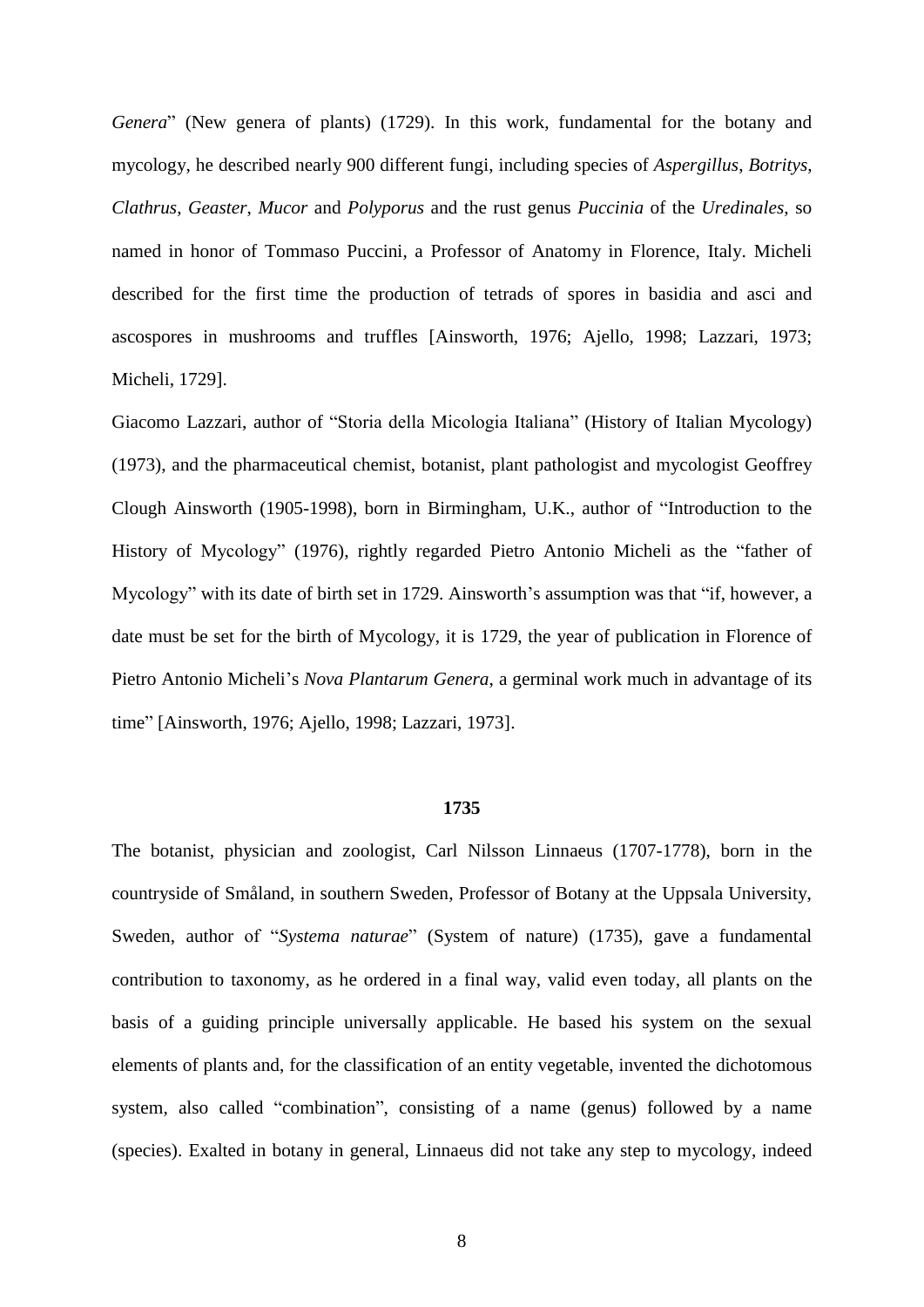damaged, according to Elias Magnus Fries (1794-1878), born in Fremsio, Sweden, Professor of Botany and Prefect of the Botanical Garden of Uppsala University, Sweden, author of "*Systema mycologicum*" (Fungal system) (1821-1832), as Linnaeus was not using the microscope and was not able to apply to fungi research based on sexual elements as for plants [Lazzari, 1973].

#### **1755**

In the late eighteenth and early nineteenth centuries, yeasts were not considered to be living organisms. In his English dictionary (1755), the poet, essayist, moralist and [lexicographer](http://en.wikipedia.org/wiki/Lexicographer) Samuel Johnson (1709-1784), born in Lichfield, Staffordshire, U.K., a devout Anglican and political conservative, described as "arguably the most distinguished man of letters in English history", defined the yeast as "the ferment put into drink to make it work; and into bread, to lighten and swell it". The first scientific research on yeasts was done by chemists, particularly interested in alcoholic fermentation. The French nobleman Antoine-Laurent de Lavoisier (1743-1794), born in Paris, naming both [oxygen](http://en.wikipedia.org/wiki/Oxygen) (1778) and [hydrogen](http://en.wikipedia.org/wiki/Hydrogen) (1783), helping to construct the [metric system,](http://en.wikipedia.org/wiki/Metric_system) to put together the first extensive [list of elements](http://en.wikipedia.org/wiki/History_of_the_periodic_table#Antoine-Laurent_de_Lavoisier) and to reform chemical nomenclature, elected at the age of 25 a member of the [French Academy of](http://en.wikipedia.org/wiki/French_Academy_of_Sciences)  [Sciences,](http://en.wikipedia.org/wiki/French_Academy_of_Sciences) France's most elite scientific Society, considered the "founder of modern chemistry", described the phenomenon of alcoholic fermentation as "one of the most extraordinary in chemistry" [Barnett, 1998].

#### **1785**

The Uppsala University Culture Collection (Mykoteket) (U.P.S.C.), Sweden, had intermingled origin with that of the Botanical Museum at Uppsala University, Sweden, owning an extensive herbarium of plant, algae and fungi dating back (1785) to the botanist

9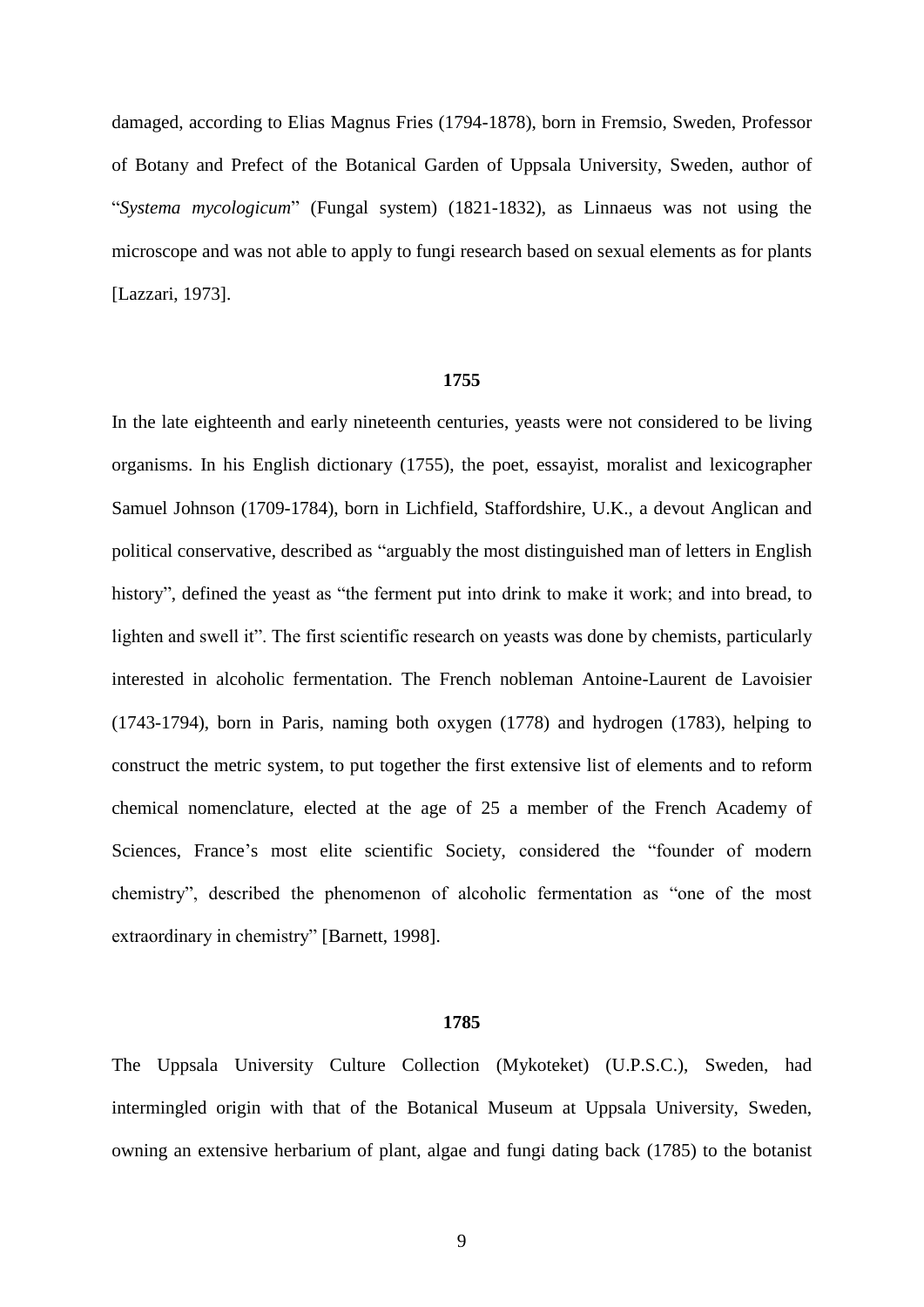Carl Peter Thunberg (1743-1828), born in [Jönköping,](http://en.wikipedia.org/wiki/J%C3%B6nk%C3%B6ping) Sweden, a disciple of Carl Nilsson Linnaeus, and, more specifically, to Elias Magnus Fries fungal herbarium of mid-1800 [Sleytr and Messner, 2003].

#### **1809**

The biologist, botanist and naturalist Johann Heinrich Friedrich Link (1767-1851), born in Hildesheim, in the lower Saxony, Germany, first [Professor](http://en.wikipedia.org/wiki/Professor) of the new Department of [Chemistry,](http://en.wikipedia.org/wiki/Chemistry) [Zoology](http://en.wikipedia.org/wiki/Zoology) and [Botany](http://en.wikipedia.org/wiki/Botany) at the [University of Rostock,](http://en.wikipedia.org/wiki/University_of_Rostock) Germany (1792), introduced to the study of aspergillosis describing, among others, *Aspergillus candidus* and *A. flavus* (1809), while the physician and [botanist](http://en.wikipedia.org/wiki/Botanist) Johann Baptist Georg Wolfgang Fresenius (1808- 1866), born in Frankfurt am Main, Germany, known for his work in the field of [phycology,](http://en.wikipedia.org/wiki/Phycology) reported the first observation of *A. fumigatus* in his treatise "Beiträge zur Mykologie" (Contributions to Mycology) (1850-1863) [Fresenius, 1863; Link, 1809].

#### **1832**

## **Description of**:

*Geotrichum candidum* Link:Fies, 1832/*Galactomyces geotrichum* (Butler & Petersen) Redhead & Malloch, 1977

### **1835**

The fundamental merit of having demonstrated in an exemplary way that a microorganism may be the causative agent of an infectious disease in animals must be recognized to Agostino Bassi (1773-1856). Bassi, a civil servant and self-taught scientist born in Mairago, Lodi, Italy, published the results of his epochal studies, lasted 25 years, on the disease of the silkworm, the larva of the mulberry moth (*Bombyx mori*), which was destroying the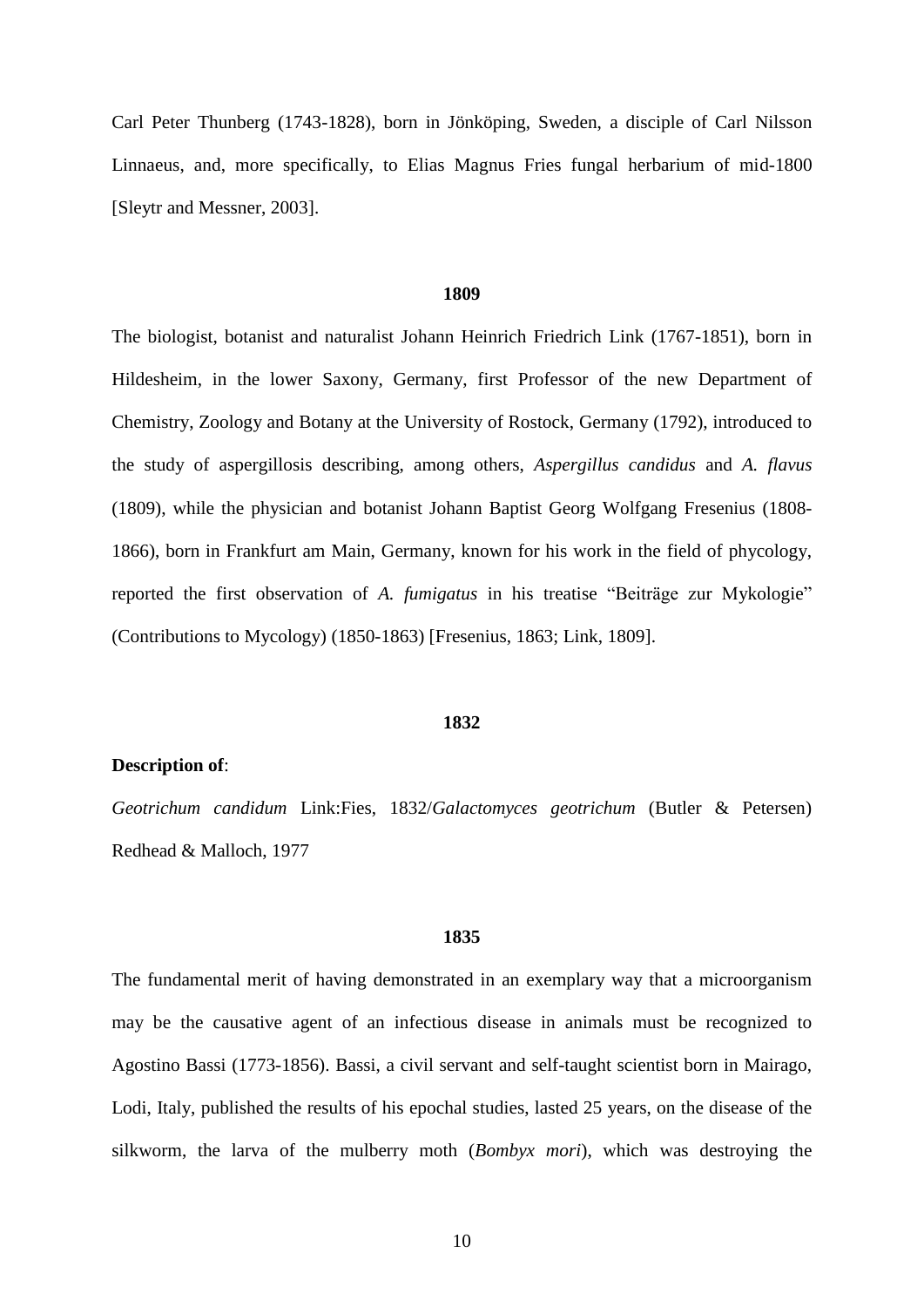flourishing silk industry in Italy and France (1835). Bassi also stated the idea that not only animal (insect), but also human infectious diseases were caused by other living organisms (1844). Through meticulous experiments, Bassi showed that the cause of death of the silkworm was an entomogenous fungus "una pianta del genere delle crittogame, un fungo parassita" (a plant of the kind of cryptogams, a parasitic fungus). Bassi not only defined the cause of the disease, but also developed effective methods of control. His treatise is lenghtly entitled "Del Mal del Segno, Calcinaccio o Moscardino, Malattia che Affligge i Bachi da Seta e sul Modo di Liberarne le Bigattaje anche le più Infestate" (About the Mal del Segno, Calcinaccio or Moscardino, disease that afflicts the silkworms and the mode to liberate the cocoon rooms even the most infested). In his honor, the naturalist Giuseppe Gabriel Balsamo-Crivelli (1800-1874), born in Milan, Italy, Professor of [Mineralogy](http://en.wikipedia.org/wiki/Mineralogy) and [Zoology](http://en.wikipedia.org/wiki/Zoology) (1851) and appointed Professor of [Comparative Anatomy](http://en.wikipedia.org/wiki/Comparative_anatomy) (1863) at the [University of Pavia,](http://en.wikipedia.org/wiki/University_of_Pavia) Italy, called the fungus *Botrytis bassiana* (1835). The Bassi's eponymous fungus, *Beauveria bassiana* (Balsamo) Vuillemin 1912, (*Cordyceps bassiana* Z.Z. Li, C.R. Li, B. Huang & M.Z. Fan, 2001), has shown to be widespread geographically and is currently used as a biological agent for the control of important insect pests in agriculture. Bassi is rightly acknowledged to have been the first to refer the etiology of an animal disease to a microbial infection and is universally regarded as the "father of Medical Mycology" [Ajello, 1998; Bassi, 1835; Ferron et al., 1991].

## **1836**

The French physicist and engineer Charles Cagniard-Latour (1777-1859), born in Paris, inventor in the [acoustics](http://en.wikipedia.org/wiki/Acoustics) of the improved [siren,](http://en.wikipedia.org/wiki/Siren_(noisemaker)) which he named (1819), using a microscope giving high magnification (500 diameters), followed by other yeast pioneers as the algologist Friedrich Traugott Kutzing (1837), from Halle, Germany, and the physiologist Theodor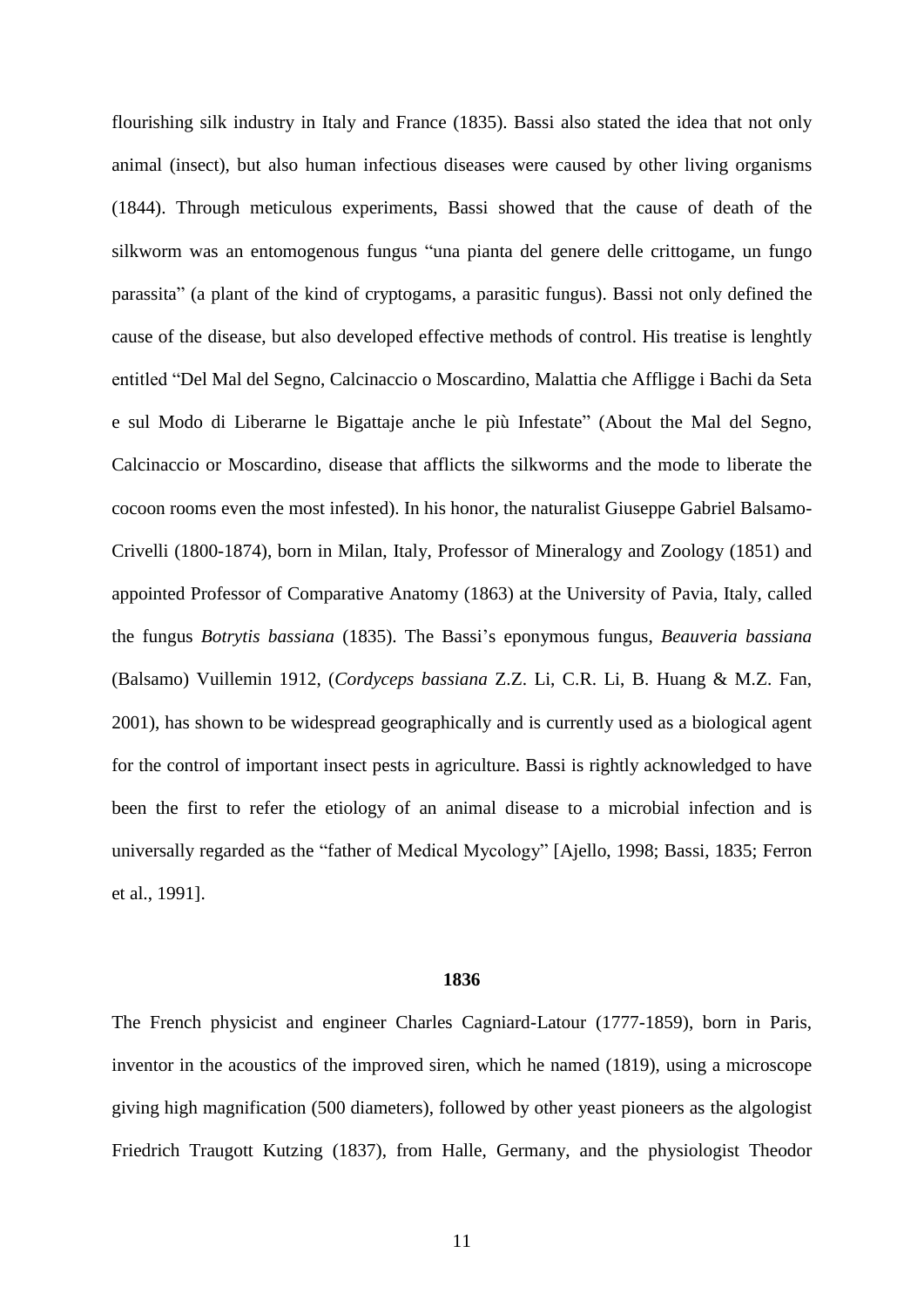Schwann (1837), from Berlin, Germany, made observations on the yeasts of beer and wine. He described them as composed of "globules", considered "to be organized beings, which are probably of the vegetable kingdom" and reported that "they can reproduce themselves". In doing so, Cagniard-Latour established yeast as a living organism and made an accurate estimate of the diameter of the yeast cell (about 7 μm), also giving the first descriptions of yeast budding and bud scars. Regretfully, his description of bud scars was ignored until they were described by Andrew A. Barton, from the Distillers Company Ltd., Research and Development Department, Great Burgh, Epsom, Surrey, U.K., who observed them in fixed and stained cells of *Saccharomyces cerevisiae* (1950) [Barnett, 1998; Barton, 1950; Cagniard-Latour, 1836; Cagniard-Latour, 1838].

#### **1839**

The publication of the seminal work of Agostino Bassi (1835) has inspired clinicians, particularly French and Germans, to investigate whether fungi could also be the cause of infectious diseases in humans. Johann Lucas Schönlein (1793-1864), born in [Bamberg,](http://en.wikipedia.org/wiki/Bamberg,_Germany) Germany, Professor of Therapeutics and [Pathology](http://en.wikipedia.org/wiki/Pathology) at the University of Berlin, Germany, and one of the first German Medical Professors to lecture in the native tongue instead of [Latin,](http://en.wikipedia.org/wiki/Latin) first observed and published that fungal elements were present in lesions of human *favus*, a widespread and virulent disease of the skin and scalp, which infested children and adults in Europe (1839). The infection, caused by a fungus called today *Trychophyton schoenleinii* (Lebert, 1845) Nannizzi, in Schönlein's honor, was studied independently by the German embryologist and anatomist Robert Remak (1815-1865), born in Posen, Prussia (now Poland), who achieved enough eminence to obtain a lectureship at the University of Berlin, despite Prussian laws barring Jews from teaching, and the Hungarian physician David Gruby (1810-1898), born in the village of Kis-Kér (now [Bačko Dobro Polje,](http://en.wikipedia.org/wiki/Ba%C4%8Dko_Dobro_Polje) Serbia). Gruby also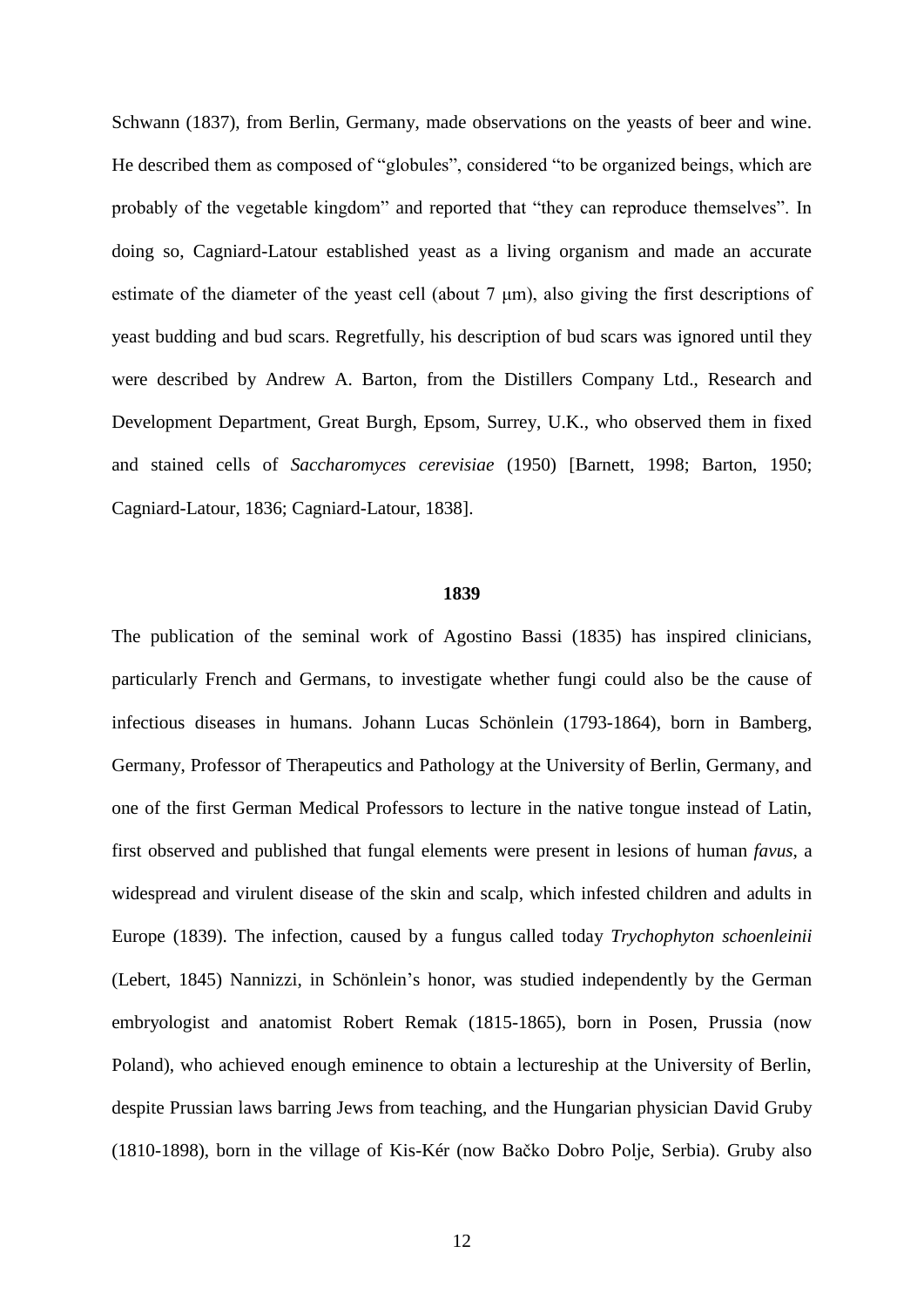described (1843) a fungus, named in honor of the [French](http://en.wikipedia.org/wiki/France) [naturalist,](http://en.wikipedia.org/wiki/Natural_history) [entomologist,](http://en.wikipedia.org/wiki/Entomologist) [ornithologist](http://en.wikipedia.org/wiki/Ornithologist) and [malacologist](http://en.wikipedia.org/wiki/Malacologist) [Jean Victor Audouin](http://en.wikipedia.org/wiki/Jean_Victor_Audouin) (1797-1841), born in Paris, Professor of Entomology at the [Muséum National d'Histoire Naturelle](http://en.wikipedia.org/wiki/Mus%C3%A9um_National_d%27Histoire_Naturelle) in Paris, member of the [French](http://en.wikipedia.org/wiki/French_Academy_of_Sciences)  [Academy of Sciences](http://en.wikipedia.org/wiki/French_Academy_of_Sciences) (1838), and foreign member of the [Royal Swedish Academy of](http://en.wikipedia.org/wiki/Royal_Swedish_Academy_of_Sciences)  [Sciences](http://en.wikipedia.org/wiki/Royal_Swedish_Academy_of_Sciences) (1833), *Microsporum audouinii* (Gruby, 1843), that causes a type of [ringworm](http://en.wikipedia.org/wiki/Ringworm) sometimes referred to as "Gruby's disease". During the early years of [anaesthesia,](http://en.wikipedia.org/wiki/Anaesthesia) Gruby performed important experiments with [chloroform](http://en.wikipedia.org/wiki/Chloroform) and [ether](http://en.wikipedia.org/wiki/Ether) on animals [Ainsworth, 1976; Ajello, 1998; Gemeinhardt, 1990; Schönlein, 1839; Ziegler-Bohme and Gemeinhardt, 1990]. The surgeon Bernhard Rudolf Konrad von Langenbeck (1810-1887), born at [Padingbüttel,](http://en.wikipedia.org/wiki/Padingb%C3%BCttel) Germany, Professor of Surgery and Director of the [Friedrichs Hospital](http://en.wikipedia.org/w/index.php?title=Friedrichs_Hospital&action=edit&redlink=1) at [Kiel,](http://en.wikipedia.org/wiki/Kiel) Germany (1842), and then Director of the Clinical Institute for Surgery and Ophthalmology at the [Charité](http://en.wikipedia.org/wiki/Charit%C3%A9) in Berlin (1848), as a young Assistant Professor at the University of Göttingen, Germany, published the first case of candidiasis of the oesophageal mucosa of a patient who died of typhoid fever (1839). Oropharyngeal and esophageal thrush with pseudomembranes were found at autopsy. He described in detail what is now recognized to be septate hyphae, branched pseudohyphae and blastoconidia "Under the microscope magnified, the pseudomembranes consisted of an immense number of fungi". Langenbeck, specialised in [military surgery,](http://en.wikipedia.org/wiki/Battlefield_medicine) became the developer of the [Langenbeck's amputation](http://en.wikipedia.org/w/index.php?title=Langenbeck%27s_amputation&action=edit&redlink=1) and an authority in the treatment of [gunshot wounds.](http://en.wikipedia.org/wiki/Gunshot_wound) He is also remembered as the "father of the Surgical Residency" as, under his tutellage at the Charité in Berlin, he conceived and developed a system whereby new medical graduates would live at the hospital as they gradually assumed a greater role [Knoke and Bernhardt, 2006; Langenbeck, 1839].

Three leading chemists of the time were Friedrich Wöhler (1800-1882), born in [Eschersheim,](http://en.wikipedia.org/wiki/Eschersheim) Germany, a physician best known for his synthesis of [urea,](http://en.wikipedia.org/wiki/Urea) co-discoverer of [beryllium,](http://en.wikipedia.org/wiki/Beryllium) [silicon](http://en.wikipedia.org/wiki/Silicon) and [silicon nitride,](http://en.wikipedia.org/wiki/Silicon_nitride) Professor of Chemistry in the [University of Göttingen,](http://en.wikipedia.org/wiki/University_of_G%C3%B6ttingen) Germany,

13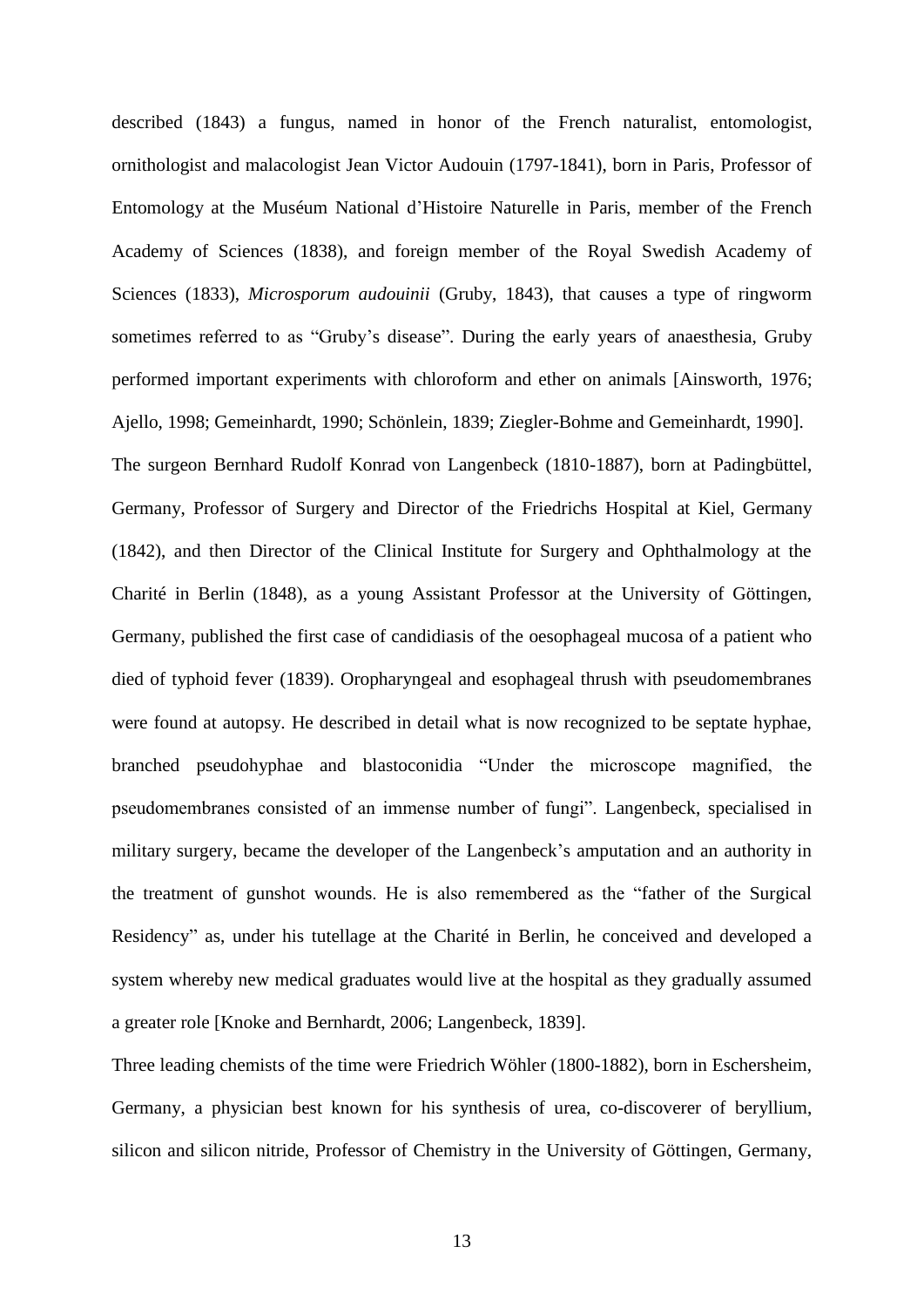Justus [Freiherr](http://en.wikipedia.org/wiki/Freiherr) von Liebig (1803-1873), born in [Darmstadt,](http://en.wikipedia.org/wiki/Darmstadt) Germany, [Professor](http://en.wikipedia.org/wiki/Professor) of Chemistry at the age of 21 at the [University of Giessen,](http://en.wikipedia.org/wiki/University_of_Giessen) Germany, elected a member of the [Royal](http://en.wikipedia.org/wiki/Royal_Swedish_Academy_of_Sciences)  [Swedish Academy of Sciences](http://en.wikipedia.org/wiki/Royal_Swedish_Academy_of_Sciences) (1837), known as the "father of the [fertilizer](http://en.wikipedia.org/wiki/Fertilizer) industry" for his discovery of [nitrogen](http://en.wikipedia.org/wiki/Nitrogen) as an essential [plant](http://en.wikipedia.org/wiki/Plant) [nutrient,](http://en.wikipedia.org/wiki/Nutrient) and Jöns Jacob Berzelius (1779-1848), born in Väversunda in [Östergötland,](http://en.wikipedia.org/wiki/%C3%96sterg%C3%B6tland) Sweden, a physician appointed Professor in Chemistry and Pharmacy at the [Karolinska Institute,](http://en.wikipedia.org/wiki/Karolinska_Institute) Stockholm, Sweden (1807), member of the [Royal](http://en.wikipedia.org/wiki/Royal_Swedish_Academy_of_Sciences)  [Swedish Academy of Sciences](http://en.wikipedia.org/wiki/Royal_Swedish_Academy_of_Sciences) (1808), foreign Honorary Member of the [American Academy](http://en.wikipedia.org/wiki/American_Academy_of_Arts_and_Sciences)  [of Arts and Sciences](http://en.wikipedia.org/wiki/American_Academy_of_Arts_and_Sciences) (1822), credited with having made the identification of the [chemical](http://en.wikipedia.org/wiki/Chemical_element)  [elements](http://en.wikipedia.org/wiki/Chemical_element) [silicon,](http://en.wikipedia.org/wiki/Silicon) [selenium,](http://en.wikipedia.org/wiki/Selenium) [thorium](http://en.wikipedia.org/wiki/Thorium) and [cerium,](http://en.wikipedia.org/wiki/Cerium) and the first distinction between organic (those containing carbon), and inorganic compounds. Wöhler, von Liebig and Berzelius made strong opposition to the concept of yeasts as living organisms (1839) with a view strikingly similar to that exposed (1697) by the German chemist and physician Georg Ernst Stahl (1660-1734), born in Ansbach, Professor of Medicine in Jena, Germany, and then Professor of Medicine and Chemistry in Halle, Germany (1693-1716), remembered for his phlogiston theory of combustion. Berzelius also stated that the apparent microscopical evidence of yeasts was due to a precipitate of alumina (1839) and fermentation occurred by means of catalysis. Since von Liebig, particularly, was one of the most influential of all contemporary scientists, his detrimental belief probably stopped the development of mycology for at least a generation [Barnett, 1998; Berzelius, 1839; Liebig et al., 1888; Stahl, 1697].

### **1842**

John Gill, an English physician, first described mycetoma in his dispensary report in the Madura district of South India (1842), hence the term "Madura foot". John Godfrey, working as garrison surgeon in Bellary, India, first described the disease as "*morbus tuberculosis pedis*" (disease of the tuberculosis of the foot) in the medical literature (1846). H. Vandyke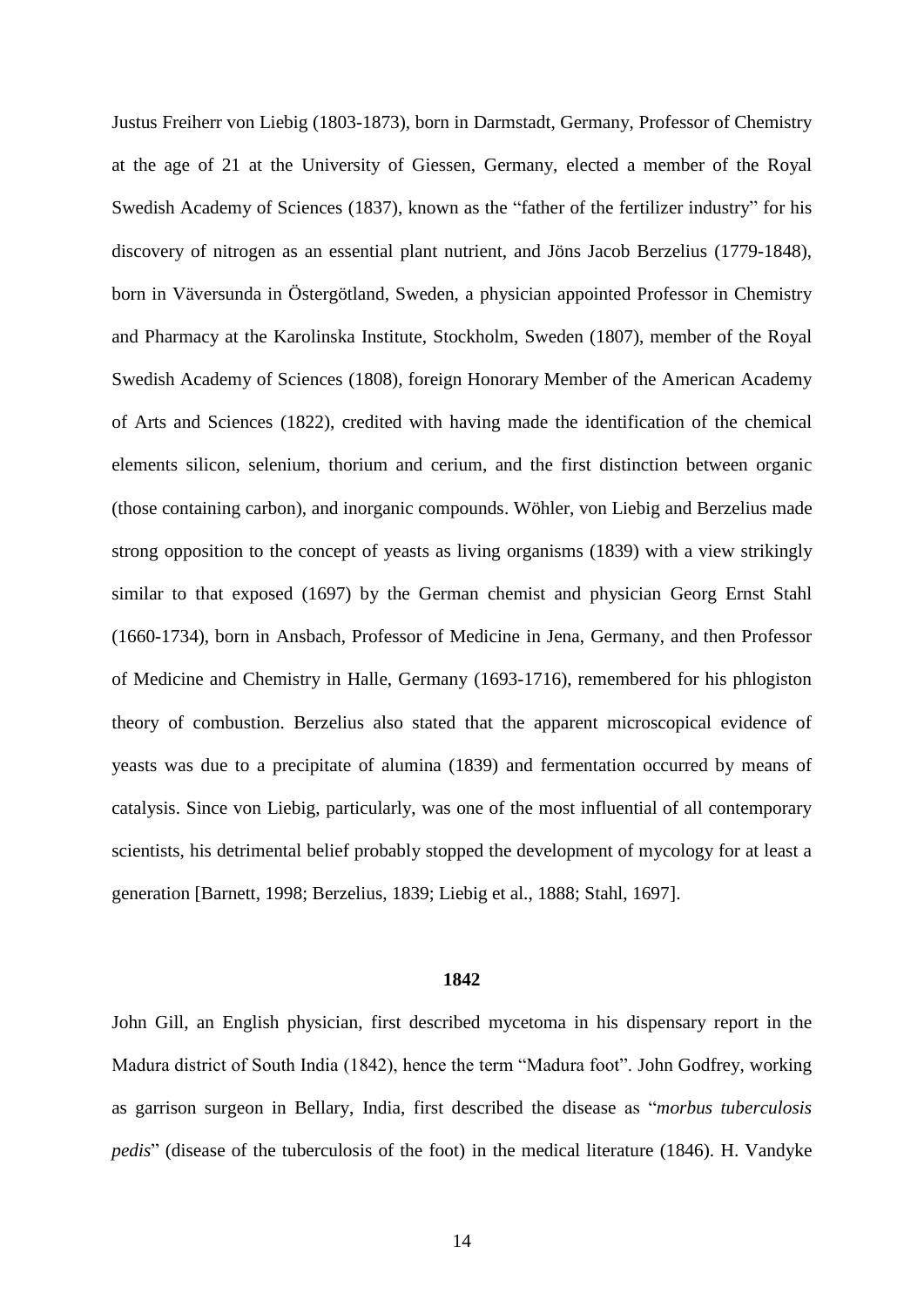Carter (1861) and George Bidie (1862) named the condition "mycetoma", describing its fungal etiology [Bidie, 1862; Carter, 1861; Ghosh et al., 1950; Godfrey, 1846].

# **1846**

The gynecologist and University Professor Carl Ferdinand Eichstedt (1816-1892), born in Greifswald, Germany, worked in his hometown as a general practitioner and then he became Professor of Obstetrics (1852) at the University of Greifswald. Eichstedt identified a fungus (1846), subsequently named *Microsporum furfur* (C. Robin, 1853), as the causative agent of the contagious *Pytiriasis versicolor* [Eichstedt, 1846; Knoke and Schwesinger, 1994].

## **1847**

The student of medicine Theodor Sluyter (1817-1895) from Greifswald, Germany, published his thesis in Berlin, Germany, including the first well-documented case of human pulmonary aspergillosis (1847). Rudolf Virchow classified the depicted fungus as an *Aspergillus* species (1856) and, possibly, Carl Ferdinand Eichstedt carried out the autopsy [Knoke and Schwesinger, 1994].

#### **1848**

### **Description of:**

*Trichophyton tonsurans* Malmsten, 1848

#### **1853**

Although Bernhard Rudolf Konrad von Langenbeck was the first to document an association of a fungus with thrush, he made no direct relationship between them (1839). The [anatomist,](http://en.wikipedia.org/wiki/Anatomist) [biologist](http://en.wikipedia.org/wiki/Biologist) and [histologist,](http://en.wikipedia.org/wiki/Histologist) Charles Philippe Robin (1821-1885), born in [Jasseron,](http://en.wikipedia.org/wiki/Jasseron) Département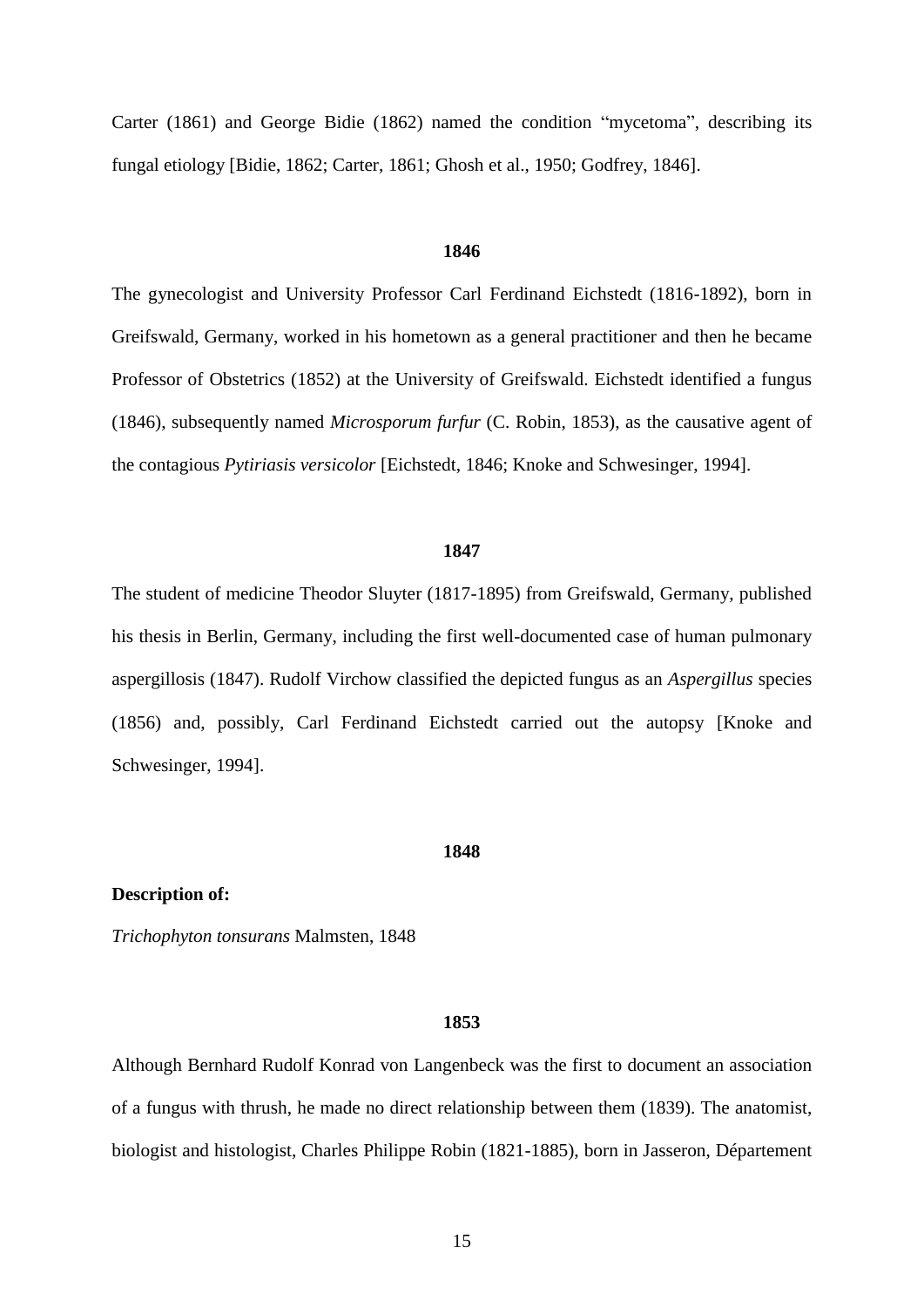[Ain,](http://en.wikipedia.org/wiki/Ain) France, classified the fungus causing thrush as *Oidium albicans* (1853). The botanist Whilelm Zopf (1846-1909), born in Roßleben, Germany, Director of the Botanical Garden at Munster, Germany, changed its name to *Monilia albicans* (1890), giving rise to the erroneous convention of naming the clinical disease caused by this fungus as "moniliasis". The currently accepted name, *Candida albicans*, was introduced by the Dutch mycologist Christine Berkhout (1893-1932) in her Doctoral thesis in Natural Sciences (1923). This event was later described as marking the "beginning of the rational systematics of the anascosporogenous yeasts". Unfortunately, Berkhout suffered ill-health from the time of her thesis and seems to have occupied no other work position. However, it was not until the Eighth Botanical Congress held in Paris, France (1954), that the binomial *Candida albicans* was officially endorsed as the *nomen conservandum* thus ending the almost 200 year long taxonomic controversy over the etiological agent of candidiasis [Barnett, 2004; Berkhout, 1923; Robin, 1853; Zopf, 1890].

The anatomist and physiologist Georg Meissner (1829-1905), born in Hannover, Germany, best known for the "Meissner corpuscle" found in the surface layer of the dermis, as a student at the University of Göttingen, Germany, first described *Tinea unguium* based on the detection of a fungus in the nail material as the etiologic agent (1853). Accordingly, Rudolf Virchow created the name "onychomycosis" (1854) to define that kind of disease [Meissner, 1853; Virchow, 1854].

#### **1860**

Louis Pasteur (1822-1895), born in Dole, in the Jura region of France, began as an outstanding research chemist and became one of the most distinguished microbiologists of all time. He gained degrees in Letters and in Mathematical Sciences before entering the [École](http://en.wikipedia.org/wiki/%C3%89cole_Normale_Sup%C3%A9rieure)  [Normale Supérieure](http://en.wikipedia.org/wiki/%C3%89cole_Normale_Sup%C3%A9rieure) in Paris, France, became Professor of Chemistry at the Faculté (College)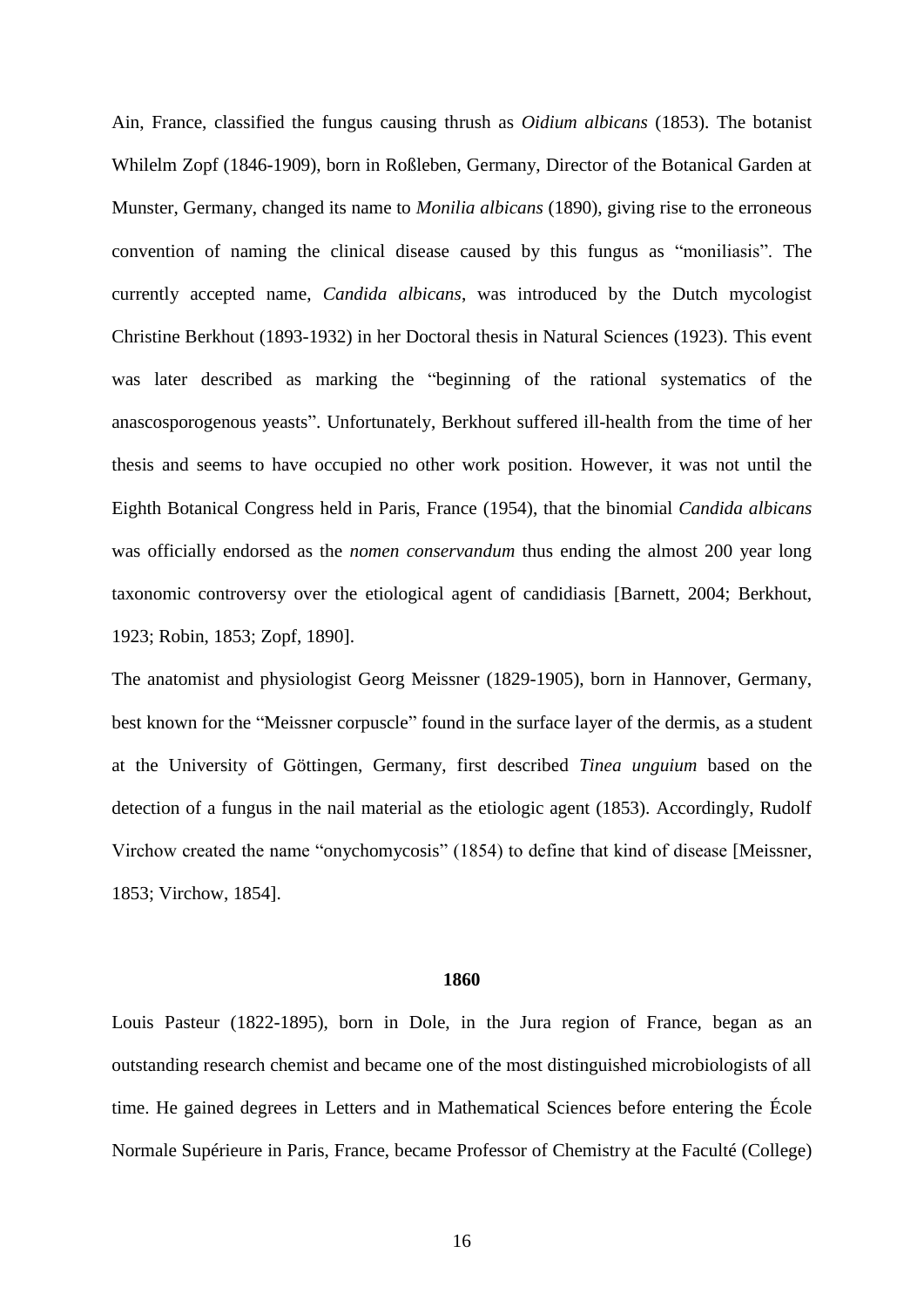of [Strasbourg,](http://en.wikipedia.org/wiki/Strasbourg) France, and then at the [University of Strasbourg](http://en.wikipedia.org/wiki/University_of_Strasbourg) (1848), Dean of the new [Faculty of Sciences in Lille,](http://en.wikipedia.org/wiki/Universit%C3%A9_Lille_Nord_de_France) France (1854), and founded the Institut Pasteur in Paris (1887). Pasteur is remembered for his fundamental discoveries in the causes and preventions of infectious diseases, creating the first [vaccines](http://en.wikipedia.org/wiki/Vaccine) for [rabies](http://en.wikipedia.org/wiki/Rabies) and [anthrax.](http://en.wikipedia.org/wiki/Anthrax) His studies supported the [germ theory of disease.](http://en.wikipedia.org/wiki/Germ_theory_of_disease) Pasteur also discovered [anaerobiosis,](http://en.wikipedia.org/wiki/Anaerobe) whereby some microorganisms can develop and live without air or [oxygen,](http://en.wikipedia.org/wiki/Oxygen) a phenomenon called "the [Pasteur effect"](http://en.wikipedia.org/wiki/Pasteur_effect). He is also known for inventing a process of treatment of milk and wine called ["pasteurization"](http://en.wikipedia.org/wiki/Pasteurization). He grew yeasts in a chemically defined medium containing sugar, ammonium tartrate and inorganic phosphate (1860), so that nothing was present that could be putrefied by oxygen and extend its instability to the sugar, as Justus [Freiherr](http://en.wikipedia.org/wiki/Freiherr) von Liebig had stated (1839). In this way, Pasteur finally refuted von Liebig's assertion that yeast originates from the action of oxygen on the nitrogenous matter of fermentable liquid. Hence, alcoholic fermentation is a physiological process. Pasteur observed that the growth yield of brewer's yeast per gram of sugar consumed was many times greater in aerobic than in anaerobic conditions (1861). This finding had great significance in the understanding of the biochemstry of many microorganisms capable of both aerobic and anaerobic metabolism [Barnett, 2000; Liebig, 1839; Pasteur, 1860; Pasteur, 1861].

## **1862**

The German pathologist Friedrich Albert von Zenker (1825-1898), born in Dresden, [Professor](http://en.wikipedia.org/wiki/Professor) of Pathological Anatomy and [Pharmacology](http://en.wikipedia.org/wiki/Pharmacology) at the [Erlangen](http://en.wikipedia.org/wiki/Erlangen) University, Germany, celebrated for his discovery of [trichinosis,](http://en.wikipedia.org/wiki/Trichinosis) first described a case of disseminated candidiasis as metastasis to the brain, commenting that the infection was probably bloodborne from the thrush lesions of the tongue and gullet (1862) [Zenker, 1861-1862].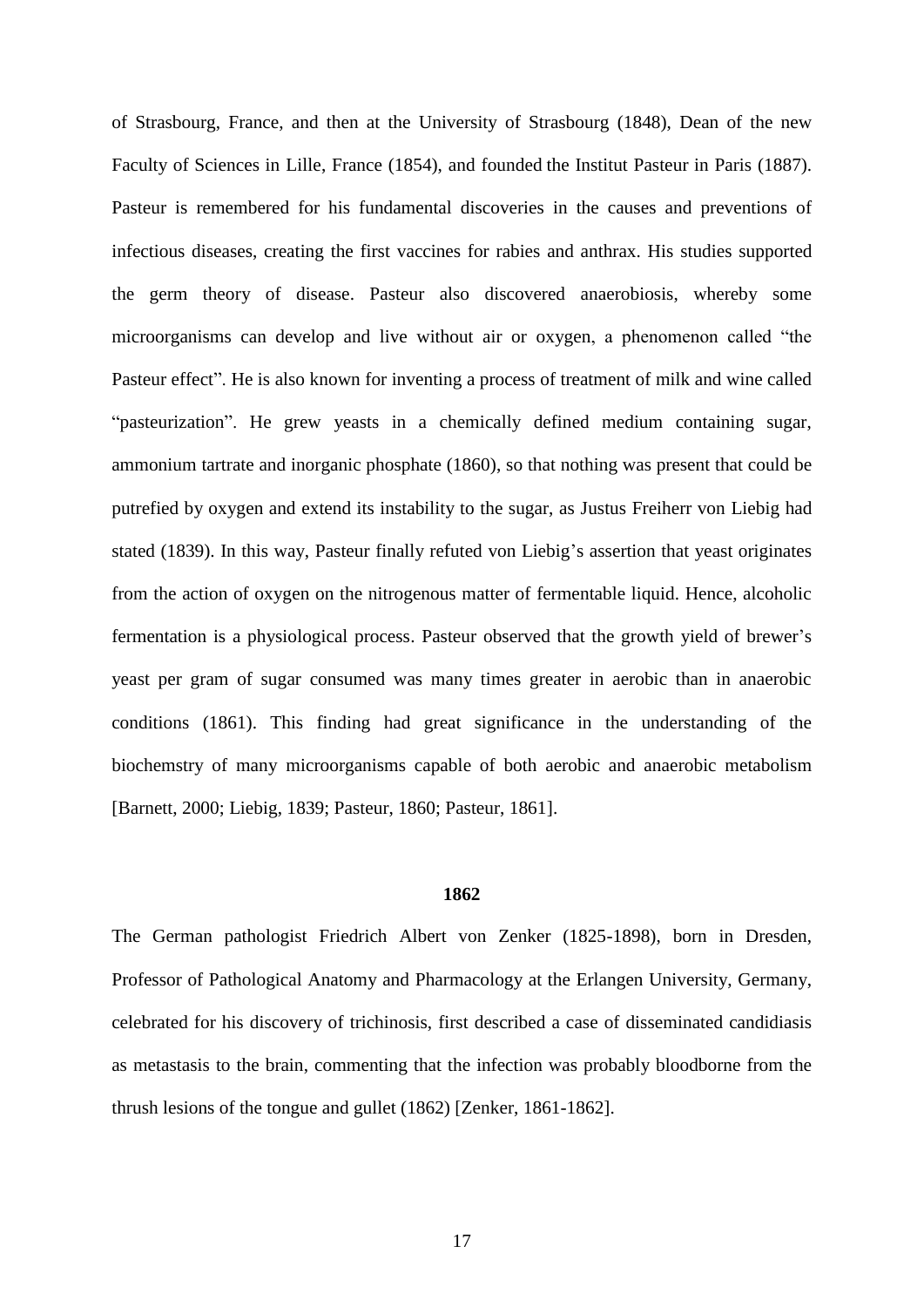#### **1865**

The German [anthropologist,](http://en.wikipedia.org/wiki/Anthropology) [pathologist,](http://en.wikipedia.org/wiki/Pathology) [prehistorian,](http://en.wikipedia.org/wiki/Prehistorian) [biologist](http://en.wikipedia.org/wiki/Biologist) and [politician](http://en.wikipedia.org/wiki/Politician) Rudolf Ludwig Carl Virchow (1821-1902), born in Swidwin, Poland, Professor of [Pathology at the Berlin](http://www.nndb.com/edu/634/000079397/)  [University,](http://www.nndb.com/edu/634/000079397/) Germany (1847-49), Pathological [Anatomy at the Würzburg University, Germany](http://www.nndb.com/edu/627/000071414/) [\(1849-56\),](http://www.nndb.com/edu/627/000071414/) and [Pathology newly at the Berlin University \(1856-93\),](http://www.nndb.com/edu/634/000079397/) is cited as the first to recognize [leukemia](http://en.wikipedia.org/wiki/Leukemia) cells, to elucidate the mechanism of pulmonary [thromboembolism,](http://en.wikipedia.org/wiki/Thromboembolism) coining the term ["embolism"](http://en.wikipedia.org/wiki/Embolism), and to develop a standard method of [autopsy](http://en.wikipedia.org/wiki/Autopsy) procedure. Virchow is also known for his advancement of [public health](http://en.wikipedia.org/wiki/Public_health) and referred to as "the father of Modern Pathology", and one of the founders of ["Social Medicine"](http://en.wikipedia.org/wiki/Social_medicine). In his comment to Schönlein's discovery, he reported that mould diseases may be summarized, referring in this connection to his description of onychomycoses (1854), with the definition of "Mykosen" (mycoses) (1865), a term then adopted as a title of the official journal of Deutschsprachige Mykologische Gesellschaft (German-Speaking Mycological Society), based in the city of Essen, Germany (1961), for all scientists interested in medical and veterinary mycology [Virchow, 1865].

## **1867**

The British Mycological Society (B.M.S.) took origin tracing back to the Woolhope Naturalists' Club at Hereford, U.K., and to the Yorkshire Naturalists Union, U.K. (1867). The Woolhope Club was based on the Hereford Museum to encourage interest in mushrooms through the organization of an annual event, traditionally held in Hereford during the first week of October. The meeting of the Woolhope Club became increasingly important for mycologists from Britain and abroad, resulting in the idea to create, in England, a National Mycological Union (1895) and, then, a formal British Mycological Society (1896). George Edward Massee (1850-1917) (President), Charles Crossland (1844-1916) (Treasurer), and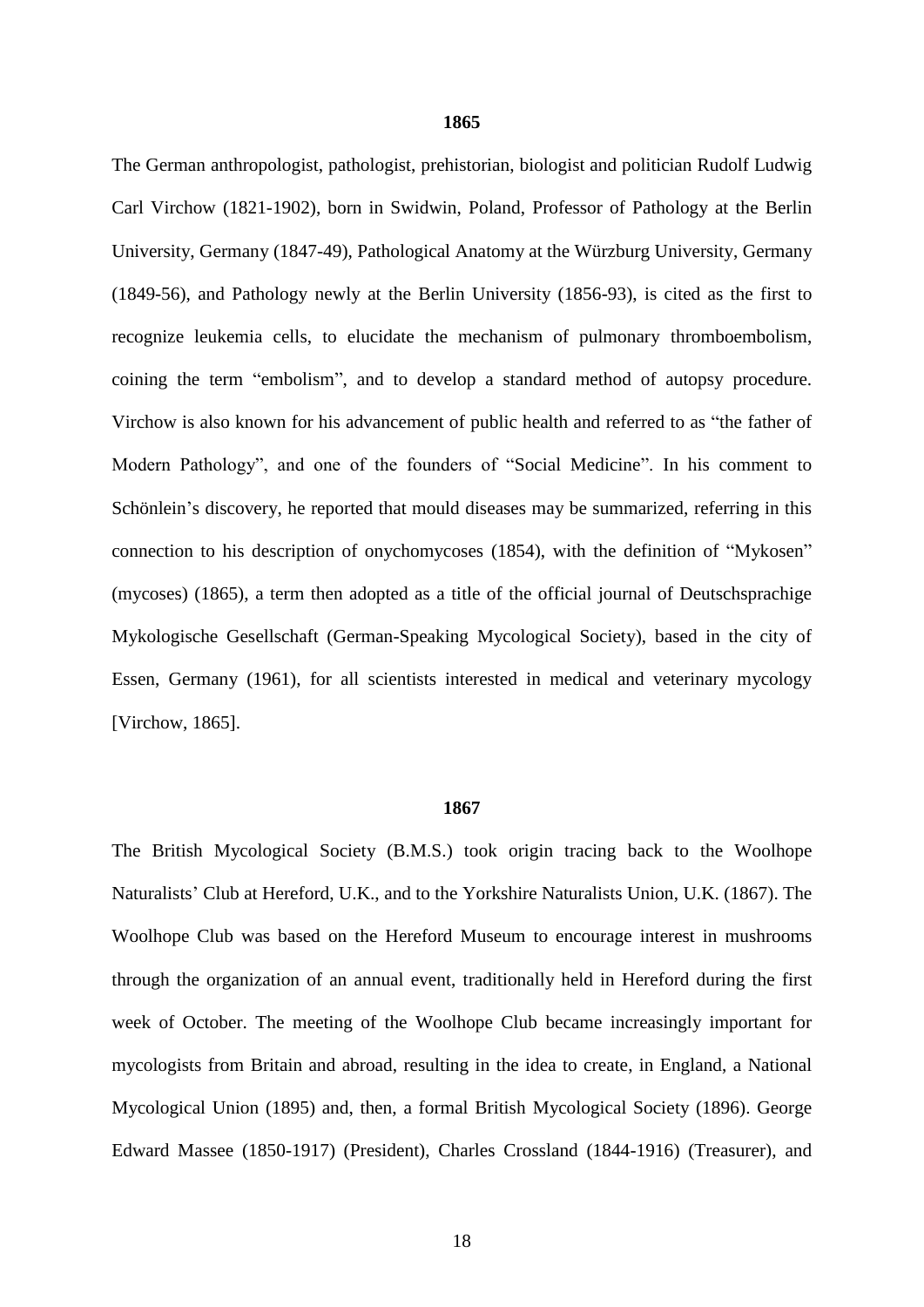Carleton Rea (1861-1946) (Secretary) were the first officers. The British Society for Mycopathology (B.S.M.), publishing the Bulletin of the British Mycological Society, was established (1964) with the support of the Medical Research Council (M.R.C.), and comprising separated medical and scientific specialties as Dermatology, Plant Pathology, Tropical Medicine, Veterinary Medicine, Chest Medicine [Homei, 2008].

# **Description of:**

*Aspergillus niger* van Thieghem, 1867

### **1873**

Following these discoveries, a number of other fungi, in addition to dermatophytes, were considered as etiologic agents of infectious diseases in humans. The veterinarian and bacteriologist Sebastiano Rivolta (1832-1893), born in Casalbagliano, Alessandria, Italy, as Professor at the University of Pisa, Italy, provided conclusive evidence that a common equine disease, variously known as "farcino di Napoli" (farcy of Naples), "farcino d'Africa" (farcy of Africa), "linfangite epizootica" (epizootic lymphangitis), was caused by a yeast-like organism that he considered to be a species of *Cryptococcus* (1873), later called *C. farciminosus* (1883), in collaboration with Ignazio Micellone (1833-1902). Micellone, born in Bussolino, a mountain village in the Province of Turin, Piedmont, Italy, was then a major in the Veterinary Corp of the Royal Italian Army, and obtained his degree in Turin's Veterinary School (1857). The findings of Rivolta and Micellone were fundamental to solve the confusion that was then prevalent regarding the distinction between glanders (morva), caused by the bacterium *Pseudomonas mallei*, and epizootic lymphangitis, caused by a fungus [Ajello, 1998; Julini and Marchisio, 1992; Rivolta, 1873; Rivolta and Micellone, 1883].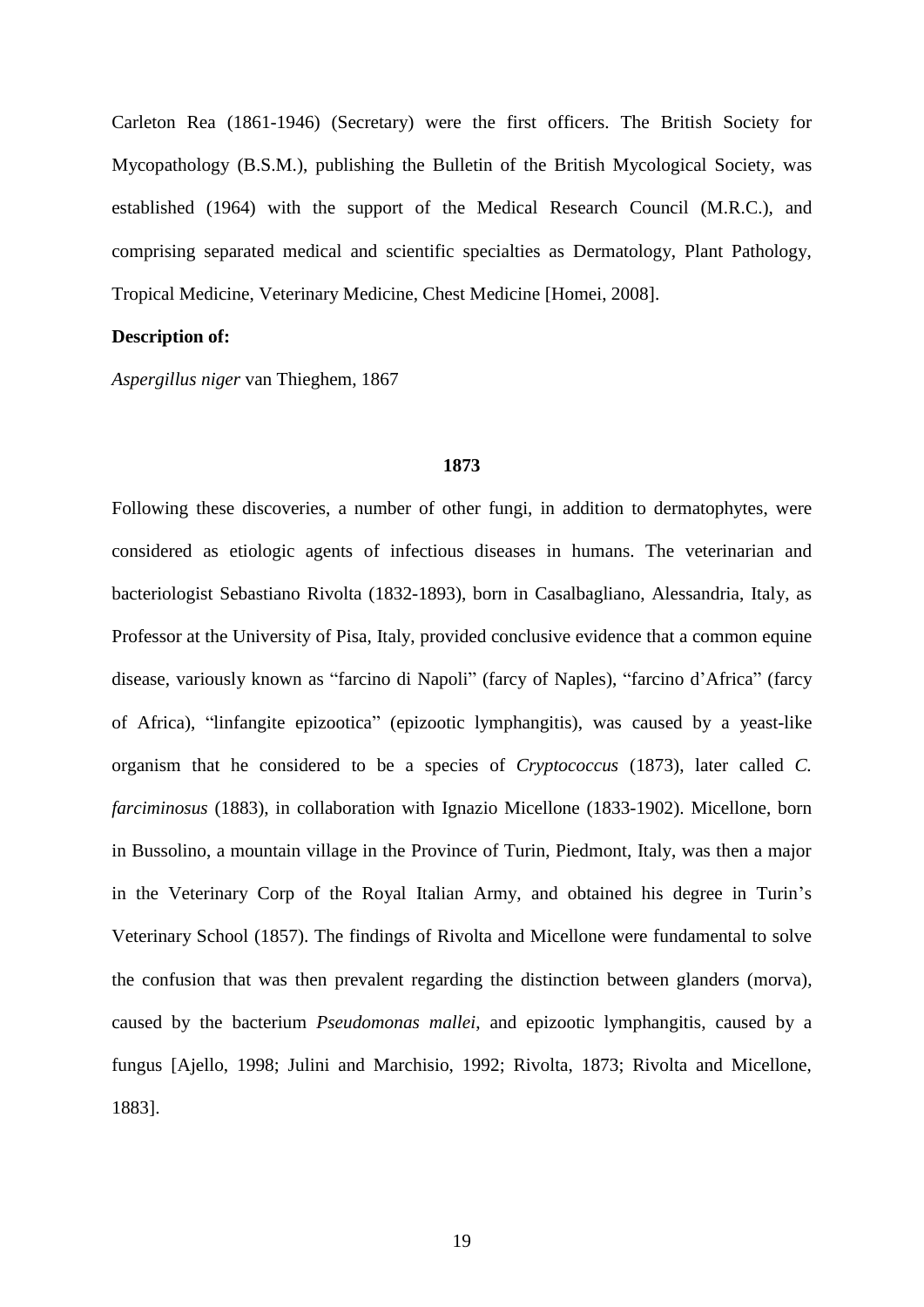### **1881**

## **Description of:**

*Fusarium solani* (Martius) Saccardo, 1881/*Nectria haematococca* Berkeley & Broome, var. *brevicona* (Wollenweber) Gerlach, 1981

#### **1883**

## **Description of:**

*Saccharomyces cerevisiae* Meyen ex Hansen, 1883

#### **1889**

### **Description of:**

*Malassezia furfur* (Robin) Baillon, 1889

#### **1890**

The physician, surgeon and Professor of the University of Buenos Aires, Argentina, Alejandro Posadas (1870-1902), born in Saladillo, Buenos Aires, studied as a medical student at the Experimental Pathology Laboratory headed by Roberto Joahan Wernicke (1854-1922), son of German immigrants and Professor of Pathology in the School of Medicine in Buenos Aires, the case of a patient mistakenly diagnosed with mycosis fungoides. Posadas observed microscopically an organism that resembled a protozoan referable to the group of *Coccidia*, being structurally characterized by a cystic structure and endocistic cells (1890). The organism was therefore called *Coccidioides immitis* (*Coccidioides*, coccidian-like, *im*, not, *mitis*, mild). The fungal nature of *C. immitis* remained hidden until a filamentous mould, supposed for many years to be a contaminant of cultures, was demonstrated, by inoculation in laboratory animals, to assume a morphology resembling a protozoan, thus providing evidence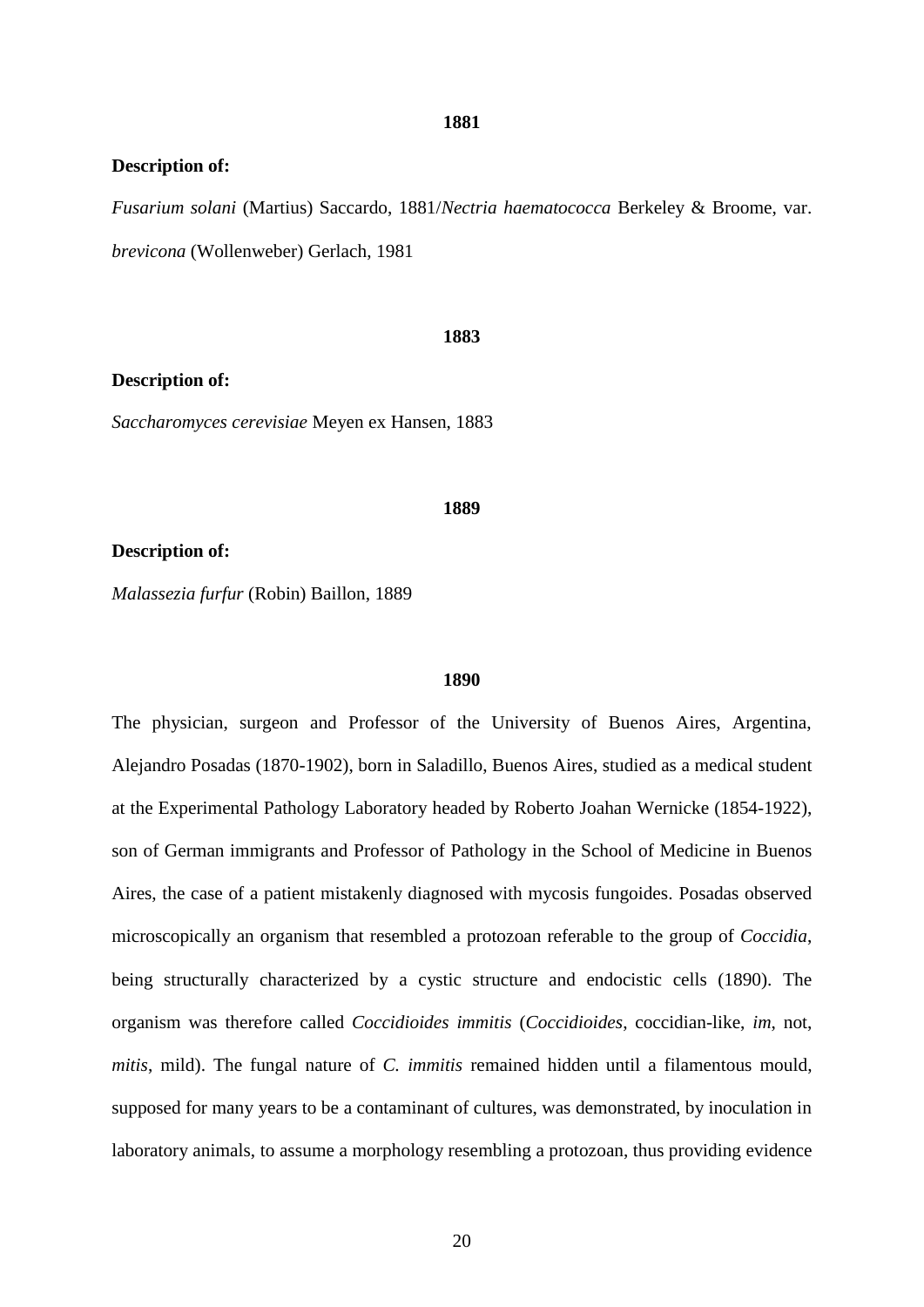of the dimorphic nature of the organism (1896) [Lobo, 1933; Pappagianis, 1998; San-Blas, 2000].

## **1892**

A culture collection of filamentous fungi and yeasts was founded in Louvain, Belgium, by Philibert Melchior Joseph Ehi Biourge (1864-19?), microbiologist at the Brewery High School of the University in Louvain (1892), and officially recognized as the "Mycothèque de l'Université Catholique de Louvain" (M.U.C.L.) (1968) [Sleytr and Messner, 2003].

Carlos G. Malbran (1862-1940), born in Catamarca, Argentina, Professor of Bacteriology at the Faculty of Medicine of the University of Buenos Aires, Argentina, to whom the Instituto Nacional de Enfermedades Infecciosas (National Institute of Infectious Diseases) in Buenos Aires is dedicated, studied as a student a clinical case at the Laboratory of Roberto Joahan Wernicke in Buenos Aires. Malbran observed a microorganism (1892) that remained unpublished until another student, Guillermo Seeber, attending the same laboratory, saw a second case and first described the disease as well as its causative agent in his doctoral thesis (1900). As it was the case for *Coccidioides immitis*, the fungus was erroneously considered to be a protozoan, which was named *Coccidium seeberi* by Wernicke (1903), with reference to the protozoal subdivision *Coccidia* and the name of his pupil. James Hartley Ashworth described the life cycle of the organism, argued that it was a fungus, and proposed the name *Rhinosporidium seeberi* (1923) [Arseculeratne and Ajello, 1998; Ashworth, 1923; Niño, 1938; San-Blas, 2000; Seeber, 1900].

## **1894**

The physician and scientist Francesco Sanfelice (1861-1945), born in Rome, Italy, founder and first Director of the Institute of Hygiene, University of Cagliari, Italy, studied the yeasts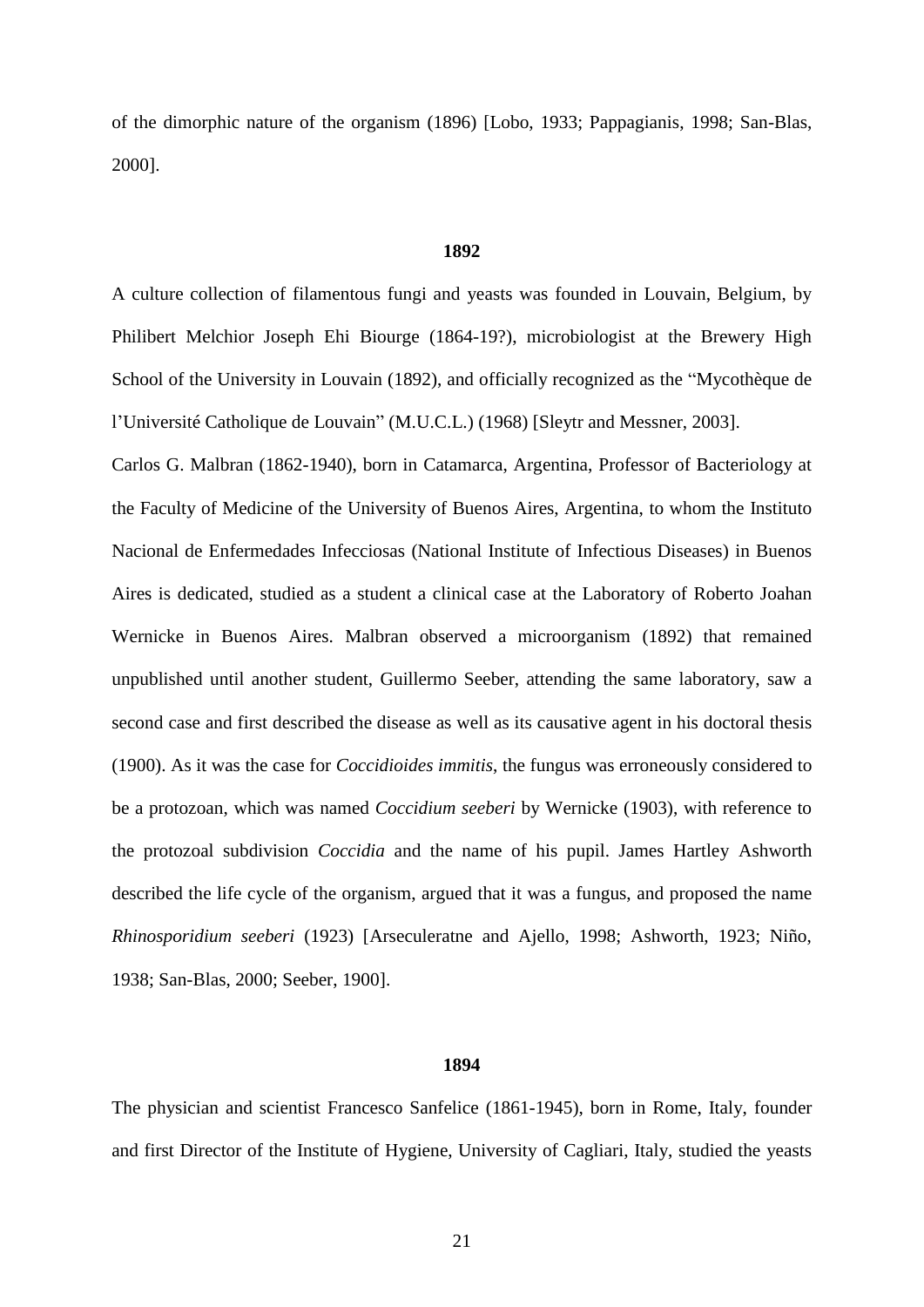growing in a wide variety of fruit juices (apple, cherry, grape, lemon, orange, peach, pear, tomato, melon and others) (1894). From a peach juice left to ferment in non-sterile containers, he isolated a yeast that was placed in the genus *Saccharomyces* and named *S. neoformans* (1895). The French mycologist Jean Paul Vuillemin (1861-1932), Professor of Natural History at the Faculty of Medicine of the University of Nancy, France, transferred it to the genus *Cryptococcus* (1901). The yeast strain isolated from Sanfelice is the type species of its genus and is correctly classified as *Cryptococcus neoformans* (Sanfelice, 1895) Vuillemin, 1901 [Ajello, 1998; Sanfelice, 1894; Sanfelice, 1895a; Vuillemin, 1901].

The Jewish German dermatologist of the Hospital of Surgery in Greifswald, Abraham Buschke (1868-1943), born in Nakel, in the province of Poznan, dead in the Nazi concentration camp at [Theresienstadt,](http://en.wikipedia.org/wiki/Theresienstadt) [Bohemia,](http://en.wikipedia.org/wiki/Bohemia) the contemporary [Czech Republic,](http://en.wikipedia.org/wiki/Czech_Republic) Head of the Department of Dermatology at the Rudolf-Virchow-Krankenhaus, in Berlin, Germany, gave a talk (1894), at an evening lecture of the Medical Society, on a peculiar disease caused by "*Coccidia*", which was followed by another of the pathologist Otto Busse (1867-1922), born in [Belgard,](http://en.wikipedia.org/wiki/Bia%C5%82ogard) [Pomerania,](http://en.wikipedia.org/wiki/Pomerania) [Prussia](http://en.wikipedia.org/wiki/Prussia) (today Białogard, Poland), who reported on the association between *Cryptococcus neoformans* and a human infectious disease after isolation of a yeast from an abscess on a human tibia that was called *Saccharomyces hominis* (1894). A year later (1895), Francesco Sanfelice received some lymph nodes taken from a Sardinian cow died of liver cancer. From the bovine tissues, he isolated a yeast named *Saccharomyces lithogenes*. *Saccharomyces hominis* and *S. lithogenes* were considered synonyms of *Cryptococcus neoformans* by the renowned Dutch taxonomists Jacomina Lodder (1905- 1987), born in Schiedam, of the Centraalbureau voor Schimmelcultures (C.B.S.), then housed in the Laboratory of Microbiology of the University of Delft, The Netherlands, and Nelly Jeanne Wilhelmina Kreger-van Rij, from the Laboratory of Medical Microbiology and Laboratory of Electron Microscopy, Department of Biology, State University, Groningen,